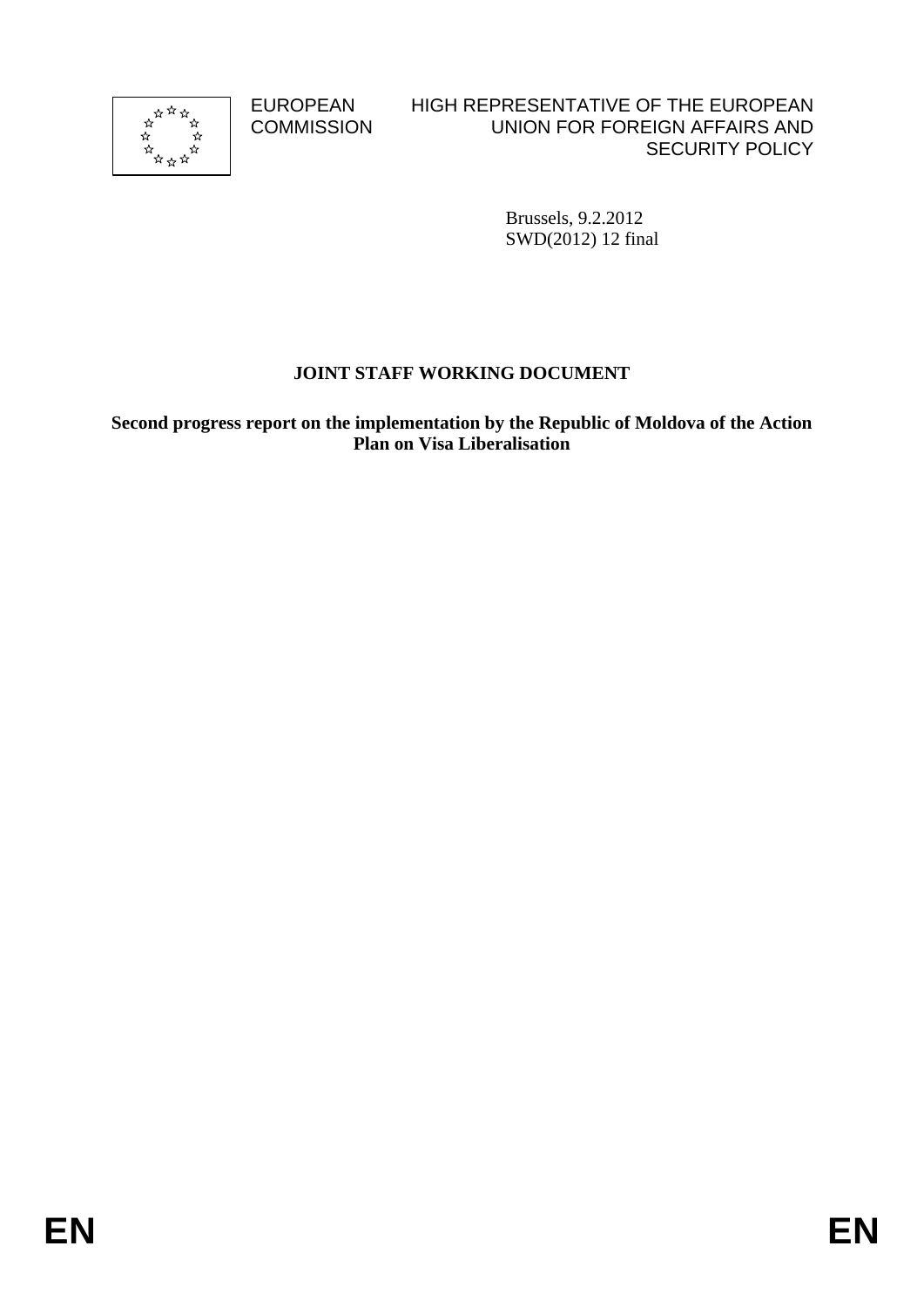#### **JOINT STAFF WORKING DOCUMENT**

#### **Second progress report on the implementation by the Republic of Moldova of the Action Plan on Visa Liberalisation**

*This document is a Commission and European External Action Service Staff Working Document for information purposes. It does not represent an official position of the Commission and European External Action Service on this issue, nor does it anticipate such a position.* 

#### **I. Background**

The EU-Republic of Moldova Visa Dialogue examining the conditions for visa-free travel for citizens of the Republic of Moldova to the EU was launched on 15 June 2010. The Action Plan on Visa Liberalisation (VLAP) was presented to the Moldovan authorities by the Commission on 24 January 2011. In line with the methodology of the VLAP, the Commission has to report regularly to the European Parliament and to the Council on the implementation of the VLAP. The First Progress Report on the implementation by the Republic of Moldova of the Action Plan on Visa Liberalisation (First Progress Report) was presented on 16 September 2011 (see SEC (2011) 1075 final).

A Senior Officials Meeting took place on 7 October 2011, during which the First Progress Report was presented and the next steps in the process were discussed. Evaluation missions on Blocks 2, 3 and 4 of the VLAP were organised in the second half of October and at the beginning of November 2011 involving experts from EU Member States accompanied by officials of the Commission services and the EEAS. The cut off date for submission of the legislative framework to be covered by assessment missions was 15 October 2011. Draft legislation submitted by then was also considered. The purpose of the expert missions was to assess the legislative, policy and institutional framework under the first phase benchmarks of the VLAP and its compliance with European and international standards. The expert reports were finalised by the end of November and beginning of December 2011.

The Republic of Moldova provided its second progress report on implementation of the VLAP and the accompanying legislative framework, translated into English, on 28 November 2011.

The EU-Republic of Moldova Visa Facilitation and Readmission Joint Committees met back to back on 12 May 2011. The Commission services took note of the overall satisfactory implementation of the EU-Republic of Moldova Readmission and Visa Facilitation Agreements. Both sides exchanged experiences with implementation of the Readmission Agreement and no particular problems were raised. As regards implementation of the Visa Facilitation Agreement, the Joint Committee regularly addressed the issue of fraud in supporting documents. The Republic of Moldova reported that it had designated contact points within its administration to allow Member States' consulates quickly to verify the authenticity of certain categories of supporting documents.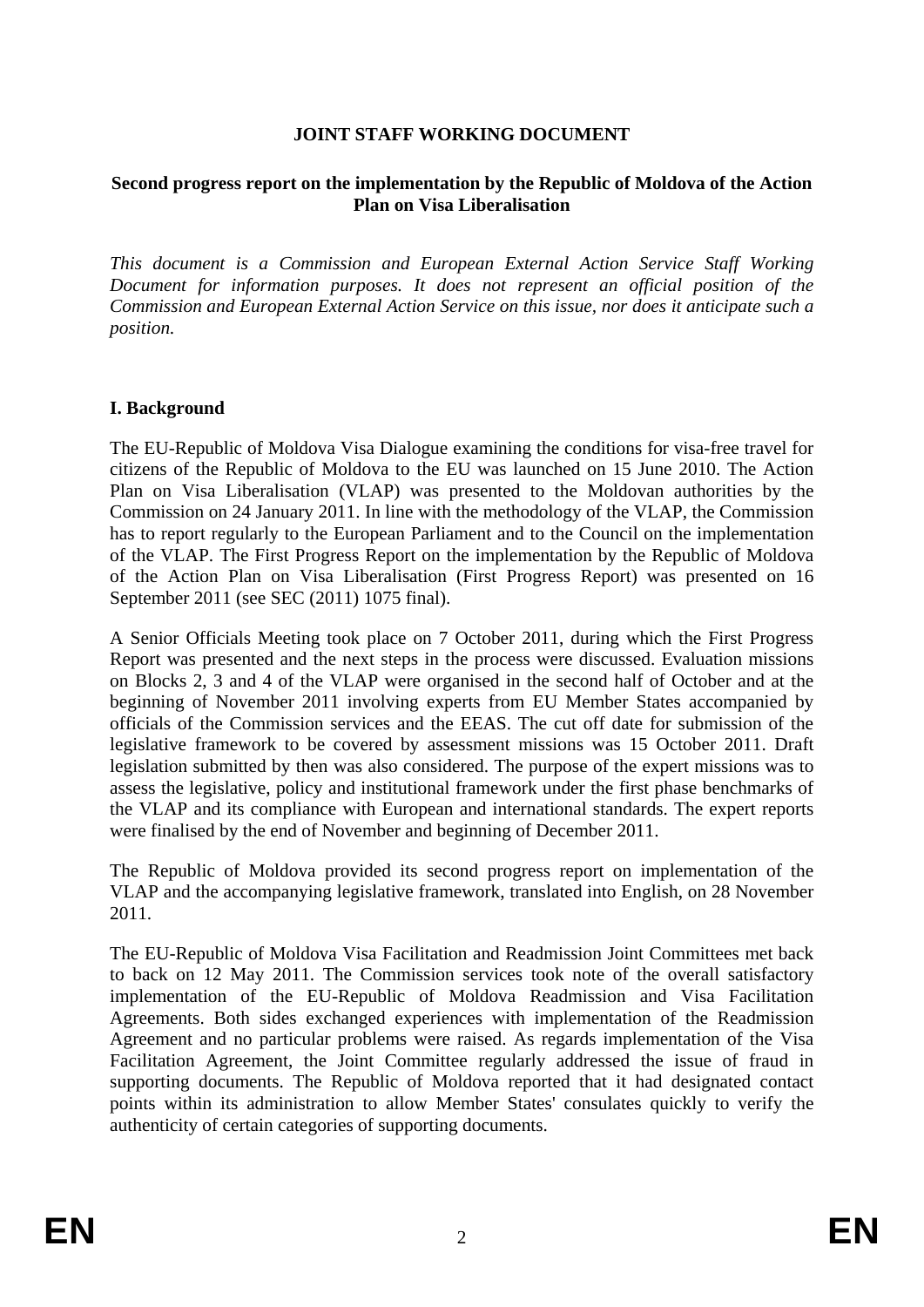#### **II. Assessment of measures under the four blocks of the Visa Liberalisation Action Plan**

#### **Block 1: Document security, including biometrics**

#### **General assessment**

The legislative framework is generally in place. A clear schedule has been provided for the complete roll-out of International Civil Aviation Authority (ICAO)-compliant biometric passports, including at Moldovan consulates abroad, as well as for the complete phasing-out of non-ICAO compliant passports.

#### **Detailed comments**

• **Consolidation of the legal framework for the issuing of machine-readable biometric passports in full compliance with the highest ICAO standards on the basis of secure identity management (civil registry and breeder documents) and taking into account adequate protection of personal data** 

The legal framework for issuing machine-readable biometric passports, in full compliance with the highest ICAO standards, has been supplemented by two laws adopted on 9 June 2011 and a Government decision adopted on 10 May 2011. These additional provisions ensure a consolidated framework for secure identity management.

• **Adoption of an Action Plan containing a timeframe for the complete roll-out of ICAO-compliant biometric passports, including at Moldovan consulates abroad, and the complete phasing out of non-ICAO-compliant passports** 

Regarding this benchmark, an Action Plan with a clear schedule has been adopted.

• **Establishment of training programmes and adoption of ethical codes on anticorruption, targeting officials of any public authority that deals with passports, as well as identity cards and other breeder documents** 

The 'Ethical Code for staff working in civil registration and document issuance' was adopted on 1 April 2011. It refers to the Labour Code for sanctions in the event of violation. It introduces provisions on conflicts of interest, incompatibilities and obligation to report irregularities.

The Order 'on some prevention measures against corruption and protectionism' was approved on 31 May 2011 by the Director General of the CSIR '*Registru*' and was followed by the 'Risk Management Action Plan on corruption risks in the area of population documentation and civil status registration' on 11 August 2011. Training courses for the employees of the territorial subdivisions for population documentation were given during the first ten months of 2011.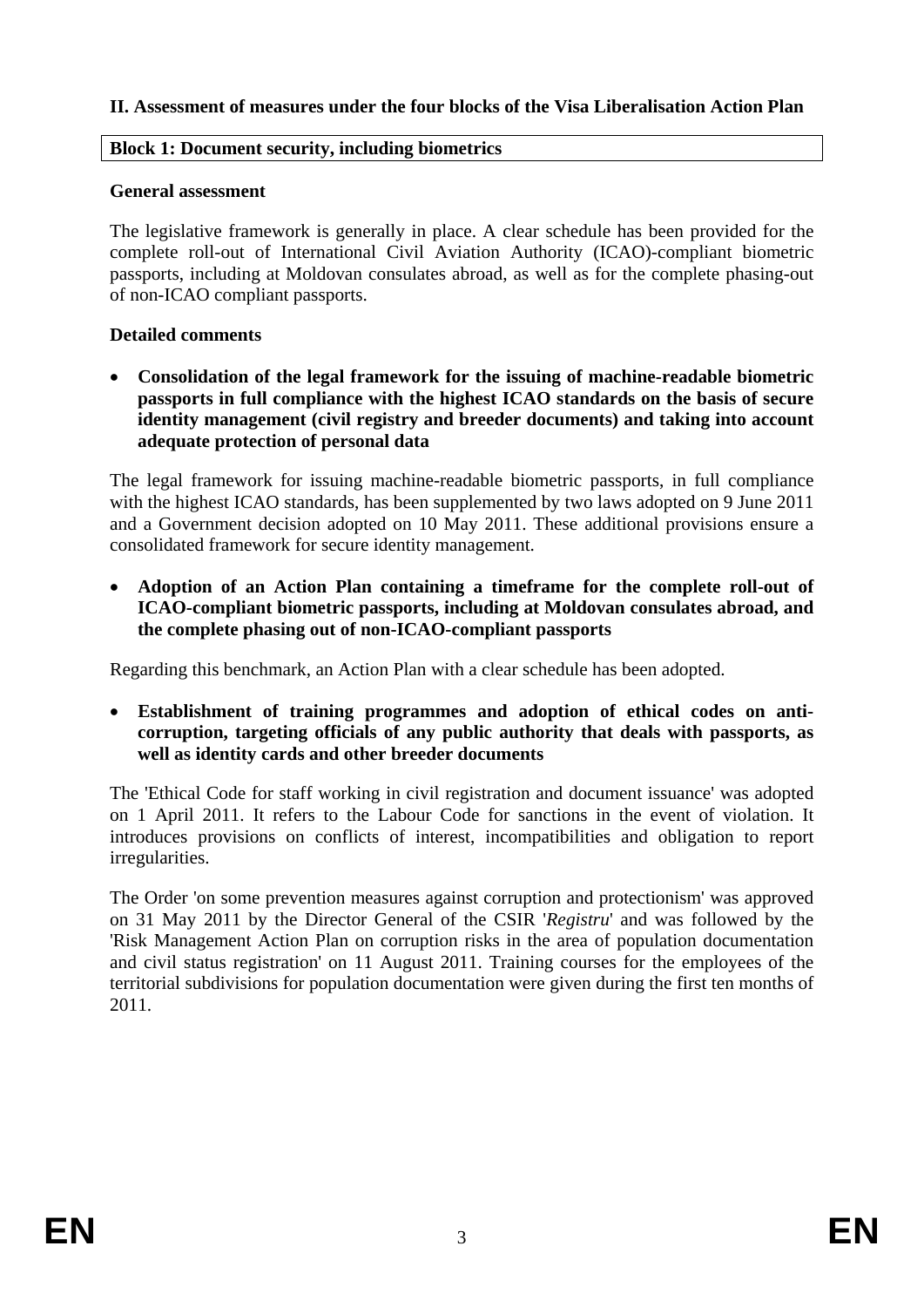#### **General assessment**

In the area of border management, most of the relevant legislation has been adopted and the remaining elements are pending approval by Parliament. The institutional framework is in place, including provisions on training and ethical codes to fight corruption. With regard to migration management, the Republic of Moldova has made very good progress on laying down a comprehensive basis for an efficient migration management system. The relevant legislative framework is largely in place, with some of its elements pending approval by Parliament. Although some improvements are necessary, the instruments adopted and the drafts are largely in line with European and international standards. Most of the institutional framework is in place, although more resources should be allocated to implementation of the relevant provisions. In the area of asylum, there is a solid legislative basis largely in line with European and international standards, which will be completed once the Law on Integration is approved by Parliament. One important gap is the lack of travel documents for refugees.

## **Detailed comments by policy area**

#### **1 Border management**

• **Consolidation of the legal framework for border management including adoption of a new Law on the State Border, allowing the Moldovan Border Guard Service to participate in the detection and investigation of cross border crime in cooperation with all competent law enforcement authorities and extending its area of responsibility to the whole territory, as well as a legal framework for efficient interagency cooperation between the Border Guard Service, law enforcement agencies and other agencies involved in border management**

The 'Law on the State Border' was adopted on 4 November 2011. It follows the definitions and framework of the Schengen Borders Code (Regulation (EC) 562/2006) and also takes into account the European Union legal framework for carriers' liability. As such, it provides a good framework for other legislation and policy papers.

Three laws are pending approval by Parliament: the draft 'Law on Border Police', the draft 'Law amending some legislative acts in order to grant the Border Guard Service competencies for prosecution and examination of administrative offences, inspection of travel documents, liability of carriers for transportation of foreigners without necessary legal documents and detection and investigation of cross-border crime, of smuggling and of trafficking in human beings' and the draft 'Law on Carriers'. The Republic of Moldova intends to have the legislative framework and the policy package in force by July 2012. The draft 'Law on Border Police', as it currently stands, provides a good basis for demilitarisation and professionalisation of the Border Guard Service, which will be transformed into a Border Police. The law will lay a solid foundation for modern border management. It will also confer the competences and executive powers necessary for efficient border policing.

In particular, the legislation will allow the Border Police to participate in detection and investigation of cross border-crime in cooperation with all competent law enforcement authorities. It will also extend the Border Police's area of responsibility to the whole territory. Furthermore, the law provides a legal framework for efficient inter-agency cooperation between the Border Police, other law enforcement agencies and other agencies involved in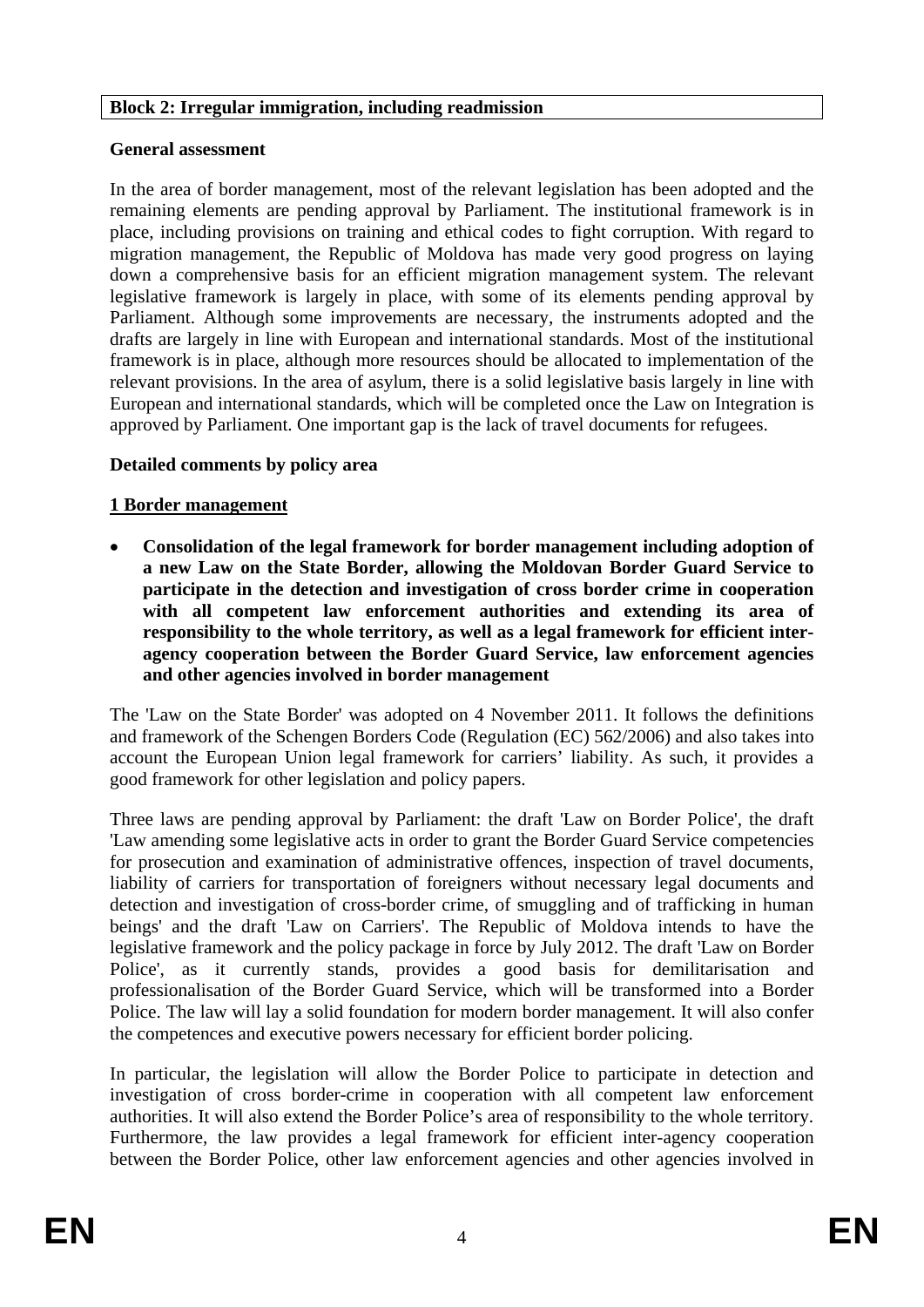border management. However, cooperation arrangements, operational procedures and the division of tasks should be clarified before the new legislation and policy framework enter into force. In particular, procedures for surveillance of aliens and for dealing with detected illegal immigrants and asylum-seekers should be agreed through cooperation protocols at least.

The Moldovan Border Guard Service has cooperation agreements and protocols with the neighbouring countries, namely Romania and Ukraine, which provide a basis for cooperation with border guards in those neighbouring countries. Cooperation agreements have been signed with several EU Member States (Latvia, Lithuania, Estonia, Hungary and Poland), as well as with Russia and Georgia. The Border Guard Service intends to finalise cooperation agreements with the border guard services from Belarus and Kazakhstan in 2012. A working arrangement with FRONTEX was signed in August 2008 and the Republic of Moldova is fully committed to and active in its cooperation with the EU Border Assistance Mission (EUBAM).

• **Adoption of an Action Plan for the effective implementation of the National Integrated Border Management Strategy, containing a timeframe and specific objectives for the further development of legislation, organisation, infrastructure, equipment, as well as sufficient financial and human resources in the area of border management** 

The National Strategy on Integrated Border Management (IBM) for 2011-2013 was adopted on 27 December 2010. It addresses all topics relevant for efficient border management and is in line with European standards and best practices.

The IBM Action Plan for 2011-2013 was approved on 16 May 2011. It contains more detailed plans on how the national IBM Strategy will be implemented, including concrete objectives and actions. Like the IBM Strategy, the IBM Action Plan is well drafted and includes all topics relevant for implementing the IBM Strategy. The main objectives cover areas connected with improving the legislative and policy framework, border control and interagency and international cooperation and with developing the organisational structure, management of human resources, logistics and a risk analysis system. When implemented, the IBM Action Plan should be supplemented by more detailed plans which include inter alia numbers and locations of equipment and devices, as well as plans on establishing coordination centres, an Air Surveillance Service and a Document Examination Centre.

The legislative framework provides for sufficient financial and human resources in the area of border management.

• **Establishment of training programmes, and adoption of ethical codes on anticorruption specifically targeting border guards, customs and any other officials involved in border management** 

A number of training programmes, both theoretical and practical, have been established, at both basic and university level. Continuous training for (internal and external) staff aiming to raise the level of professionalism is also provided. The training programmes in place offer a good framework to provide for professional border management staff.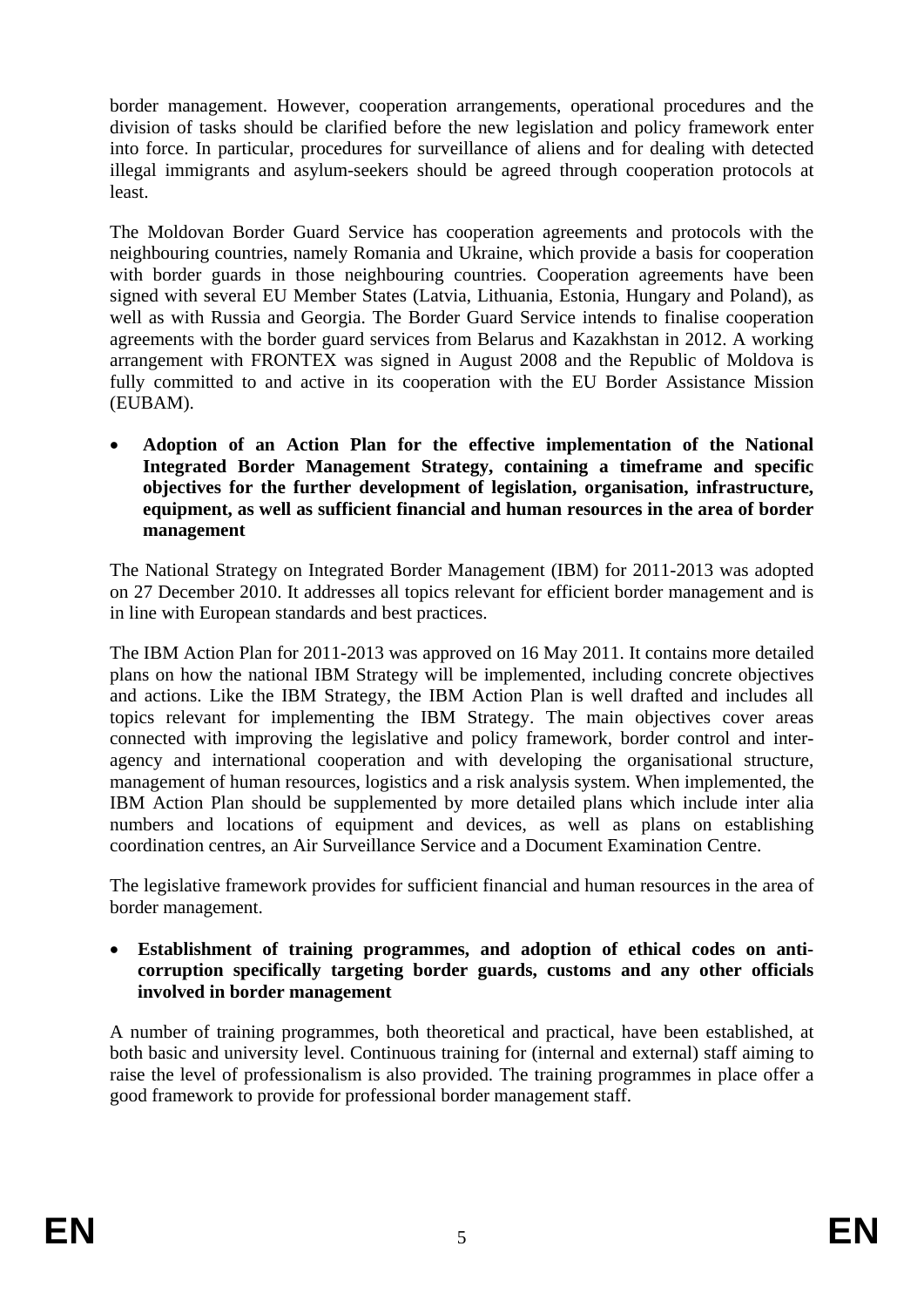An appropriate policy framework for corruption prevention and for ethical behaviour of officers is in place. The Deontological Code for border guards, including rules on behaviour in case of a conflict of interests and principles for the use of force was approved on 13 June 2008. The Customs Service has a similar ethical code. Moreover, the draft Law on Border Police spells out border police officers' rights and obligations and, in this context, also includes ethical norms. The IBM Strategy and the IBM Action Plan include measures on corruption prevention. They take into account the Schengen Catalogue's recommendations and best practices. In addition, several anti-corruption activities have been launched under the auspices of the EUBAM.

## **2. Migration management**

• **Consolidation of the legal framework for migration policy, including measures for the reintegration of Moldovan citizens (returning voluntarily or under the EU-Republic of Moldova readmission agreement) and the fight against irregular migration (including efforts to conclude readmission agreements with main countries of origin and inland detection of irregular migrants)** 

A new 'Law on foreigners' in the Republic of Moldova was adopted on 16 July 2011. It is a framework law on the legal procedures for granting residence rights to foreigners in the Republic of Moldova. Its extensive provisions cover all fields of immigration matters. Additional operational procedures have been in place since July 2011, bringing greater clarity to the new law. However, some older national laws still apply to legal stays of foreigners in the Republic of Moldova. In order to increase legal certainty, they should be repealed and integrated into the new law (see also below under Block 4).

The draft 'Law amending the Contravention Code of the Republic of Moldova introducing the necessary amendments for the identification and regulation of carriers involved in the transportation of persons from / to the Republic of Moldova' is pending approval by Parliament. It is in line with European standards.

A 'one-stop-shop' was established within the Bureau for Migration and Asylum (BMA) under the new 'Law on foreigners' in January 2011. The new law makes procedures for applying for visas, residence and work in the Republic of Moldova clearer and simpler. It is an important step forward in development of a migration management system.

The draft 'Law on Integration of Foreigners' is pending approval by Parliament. When adopted, it will bring greater legal certainty with regard to the integration rights and facilities that are to be provided for all foreigners eligible for the integration process in the Republic of Moldova. It will be an important legislative achievement and a step towards the establishing an integration mechanism in the Republic of Moldova, including involving the relevant central and local authorities.

Concerning the reintegration of Moldovan migrants back into the country, the Republic of Moldova is developing a new Action Plan to replace the former Plan on fostering the return of Moldovan migrant workers from abroad. A number of activities have been implemented, such as the PARE 1+1 Programme, which foresees training on entrepreneurial skills as well as financial assistance for business start-ups. In addition, activities aimed at improving the system for the recognition of skills and qualifications, as well as strengthening the local labour market have been implemented, including in the context of the EU-Republic of Moldova Mobility Partnership.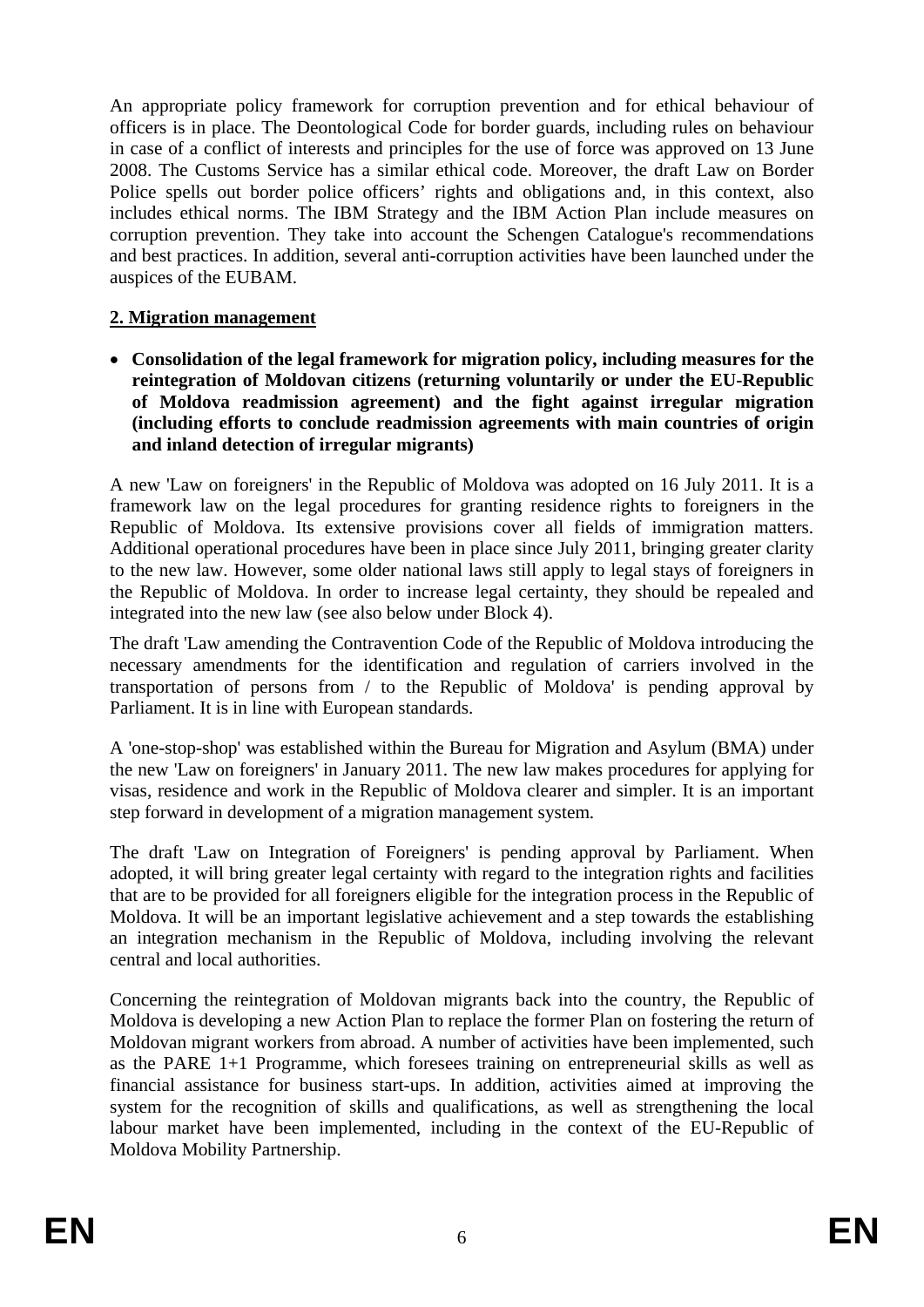The draft 'Law on the Republic of Moldova's accession to the Convention on the Status of Stateless Persons' (adopted on 28 September 1954 in New York) and the draft 'Law on the country's accession to the Convention on the Reduction of Statelessness (adopted on 30 August 1961 in New York)' are pending approval by Parliament (see also below under Block 4). These draft laws will fill the legislative gap in this field.

The Republic of Moldova issued Methodological Recommendations on fight against illegal stay of foreigners, which provide operational guidelines for immigration officers working at local level.

With regard to institutional capacity, the BMA was empowered with complex prerogatives, as the main body responsible for managing migration flows on the territory of the Republic of Moldova. Further capacity building of the BMA is needed, especially at local level, as well as establishing cooperation protocols between the relevant bodies of the Ministry of the Interior, which would clarify the division of competences during the immigration procedures.

The Republic of Moldova is party to following readmission agreements with the European Union (in force since 1 January 2008), Ukraine (1997), Switzerland (2004 and 2010), Norway (2006), the Former Yugoslav Republic of Macedonia (2008), Serbia (2011) and Denmark (2011). Between 2009 and 2011, the Republic of Moldova signed additional implementing protocols to the EU-Republic of Moldova Readmission Agreement with 11 EU Member States. Negotiations are under way with another 11 EU Member States.

At the same time, negotiations to readmission agreements with the main countries of origin of irregular migrants continued. In 2007, a draft intergovernmental agreement on readmission of persons residing without authorisation was approved and sent to the following countries: Russia, Uzbekistan, Tajikistan, Georgia, Azerbaijan, Armenia, Kazakhstan, Belarus, Kirghizstan, Turkmenistan, Turkey, Syria, Bangladesh, India, Lebanon, Pakistan, Jordan, Afghanistan, Iran, Iraq, China, Bosnia Herzegovina and Montenegro. Negotiations are under way with Russia, Montenegro and Bosnia Herzegovina. Negotiations on the signing of a new readmission agreement with Ukraine have been launched. Some developments have been reported in the negotiations with Turkey. The Turkish authorities have asked the Moldovan authorities for a visa free regime. According to the Republic of Moldova, one of the conditions is conclusion of a readmission agreement with Turkey.

• **Adoption of a National Migration Management Strategy for effective implementation of the legal framework for migration policy and an Action Plan, containing a timeframe, specific objectives, activities, results, performance indicators and sufficient human and financial resources** 

The National Strategy on Migration and Asylum was adopted on 6 July 2011. It is an important policy tool for managing migration flows. The Strategy identifies objectives for a sufficiently long period of time (2011-2020) and defines principles that will ensure comprehensive and consistent implementation of policies. It also assigns the role of coordination of activities regarding the migration process in the Republic of Moldova to a Governmental Commission. The Strategy will be implemented through the Action Plan (2011-2015) that was adopted on 8 November 2011. The Action Plan contains detailed activities for achieving the long term objectives of the Strategy, the funding allocation, the institutions responsible, deadlines and progress indicators.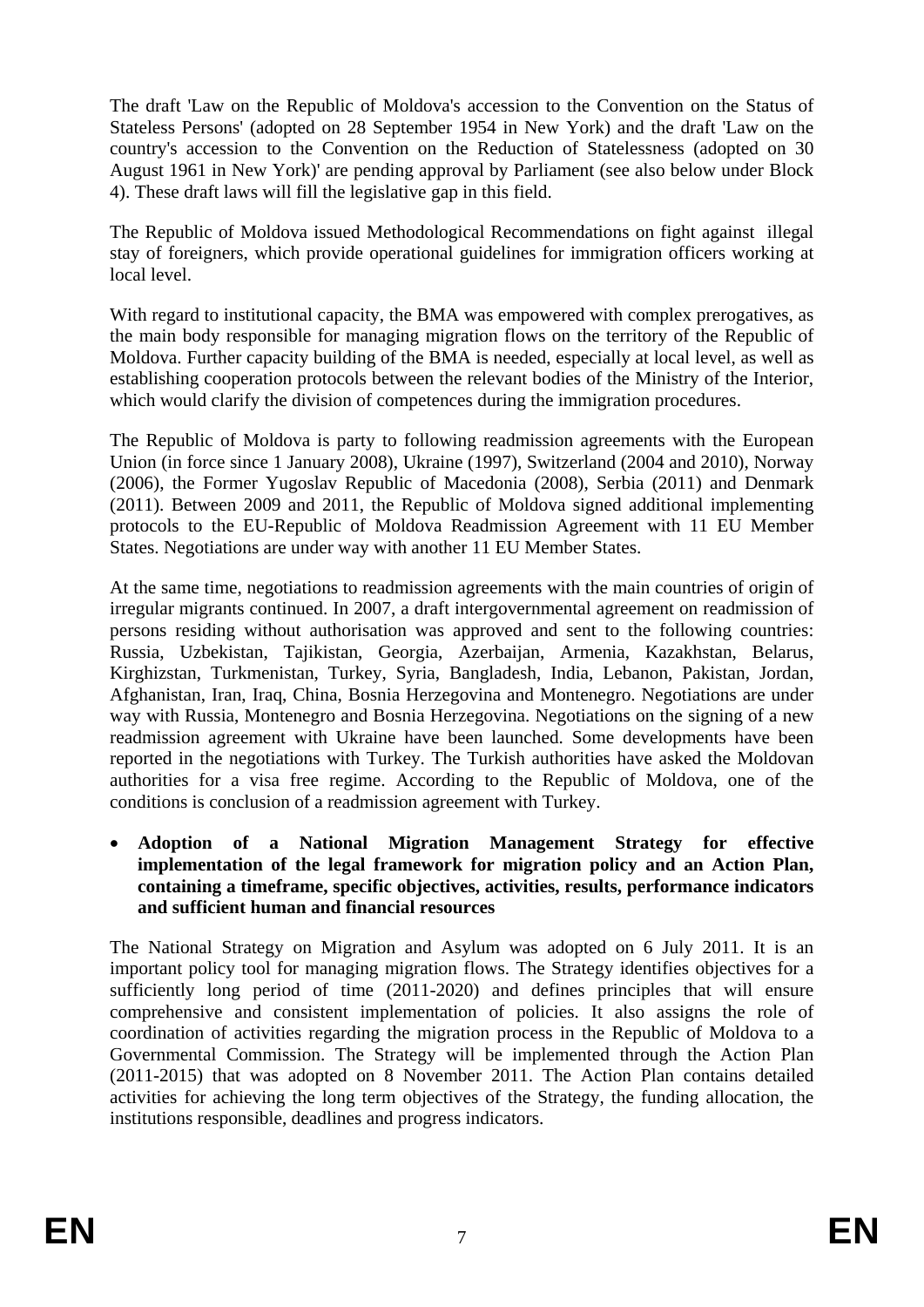Appropriate human resources should be made available for the relevant authorities (especially the BMA) to fulfil their tasks for overall implementation of the Strategy.

• **Establishment of a mechanism for the monitoring of migration stocks and flows, defining a regularly updated migration profile for the Republic of Moldova, with data both on irregular and legal migration, and establishing bodies responsible for the collection and analysis of data on migration stocks and flows** 

The complex Extended Migration Profile exercise, carried out by International Organisation for Migration (IOM) Republic of Moldova with financial support from the European Commission, is well advanced. This tool will help Moldovan authorities to manage migration better and to include migration issues in other policies, such as employment and social policy, for the overall development of the country. The Migration Profile was considered best practice at the Global Forum on Migration and Development (GFMD) which took place in October 2011 and Moldovan authorities have been active in sharing their expertise in that regard.

The "Migration and Asylum" Informational Integrated Automatic System has not been established yet. Inter-agency cooperation with regard to collecting and analysing data on migrants, including the extent of interconnection between information systems containing data about migrants remains to be clarified.

# **3. Asylum policy**

• **Consolidation of the legal framework for asylum policy through adoption of legislation on the integration of refugees or beneficiaries of other forms of protection** 

The Republic of Moldova has adopted a solid legislative framework for asylum in a very short period of time. The most important law is the 'Law on Asylum', which was adopted on 18 December 2008 and entered into force on 13 March 2009. It provides the necessary institutional framework, legal procedures and principles and is largely in line with European and international standards. However, some of its elements require improvement. The law foresees the possibility for refugees to apply for a travel document. However, the authorities are under no obligation to grant one (it is a 'may' clause). Moreover, in practice, no travel documents are issued. There is an urgent need to ensure that beneficiaries of international protection can obtain a travel document. The authorities plan to be able to issue the documents by July 2012. In addition, the law foresees wider grounds for exclusion from refugee status and *refoulement* than the 1951 Convention. It should be amended accordingly. Some improvements should also be made to the law to allow the asylum-seekers the possibility to clarify any inconsistencies and gaps in their account and have access to the content of the interview report.

One of the main deficiencies in the existing Moldovan protection system is the lack of a special law on integration of foreigners, including beneficiaries of a form of protection. This gap will be filled by the new draft 'Law on the Integration of Foreigners' (see also below under Block 4), approved by the Government on 9 November 2011 and currently pending approval by Parliament (planned entry into force is on 1 July 2012). It contains provisions on how to put into practice the rights for refugees and beneficiaries of humanitarian protection described in the 'Law on Asylum'. To that end, the draft law provides the necessary institutional framework, legal procedures, mechanisms and principles. It also creates coordination mechanisms with central and local public authorities. In order to facilitate the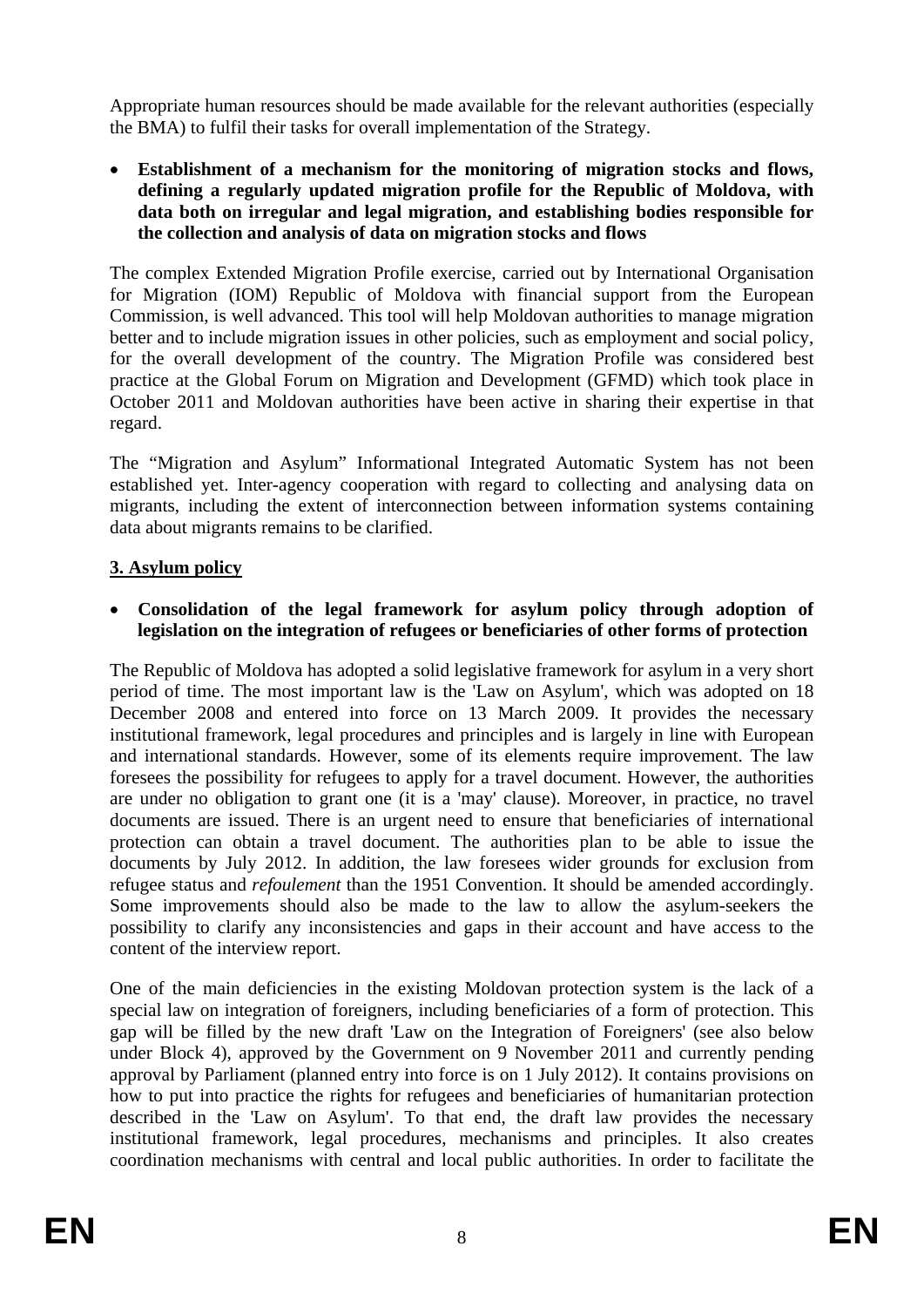integration process, the Republic of Moldova should also consider lowering the residency requirement for acquiring citizenship by refugees, beneficiaries of humanitarian protection and stateless persons from the current requirement of eight years of legal and habitual residence to five years or fewer.

The Regulation on the Activity of the Centre for accommodation of asylum seekers is largely in line with European and international standards. The most important rights, duties and procedures are covered. Some improvements could be made, however, including with regards to special provisions for vulnerable groups or making the right to psychological and social assistance unconditional.

#### **Block 3: Public order and security**

#### **General assessment**

The Republic of Moldova has made good further progress towards adopting the legislative framework required in the area of public order and security.

The legislative framework on combating organised crime is under finalisation, the draft 'Law on organised crime' being expected to be adopted soon. The current draft should be further aligned with the relevant international instruments. The Strategy and the accompanying Action Plan have both been approved. However the Action Plan should contain specific timeframes and detailed indicators, as well as the necessary human and financial resources, in order to provide a good basis for implementation of the Strategy. An effective institutional setting for combating organised crime should also be ensured.

The legislative and policy framework on combating trafficking in human beings is consolidated and advanced, in line with the international standards. The Action Plan for the period 2012-2013 should be approved soon. It should allocate the necessary human and financial resources.

Regarding the fight against corruption, a comprehensive legislative and policy framework is in place and in an advanced stage of consolidation. The Republic of Moldova has passed and is about to pass a considerable number of legislative amendments aimed at aligning the legislative framework with the main European and international instruments. However the high number of legislative amendments could affect legal certainty and create difficulties in implementation if no coherent vision is ensured. There are still some outstanding recommendations from the second round of Group of States against Corruption (GRECO) evaluation that remain to be addressed. A National Anti-Corruption Strategy was adopted by Parliament in July 2011, with detailed provisions on the monitoring process. It is imperative for the Strategy to be accompanied by a budget breakdown and for human and financial resources needs to be defined in detail and secured. The Strategy must also be complemented by an Action Plan that should set out concrete actions and results to be achieved, detailed measurable indicators, detailed budget and clear responsibilities for each activity. The institutional framework on preventing and fighting corruption, in place since 2002 and restructured several times, is also undergoing substantial reform. It is essential to ensure a coherent approach, as well as a clear distribution of powers between the institutions, guarantees for independence, efficiency and adequate human and financial resources. Concrete further actions are needed to put in place the institutional framework on verification of conflicts of interest, incompatibilities and asset declarations, as well as a reformed institutional setting for the Centre for Combating Economic Crimes and Corruption.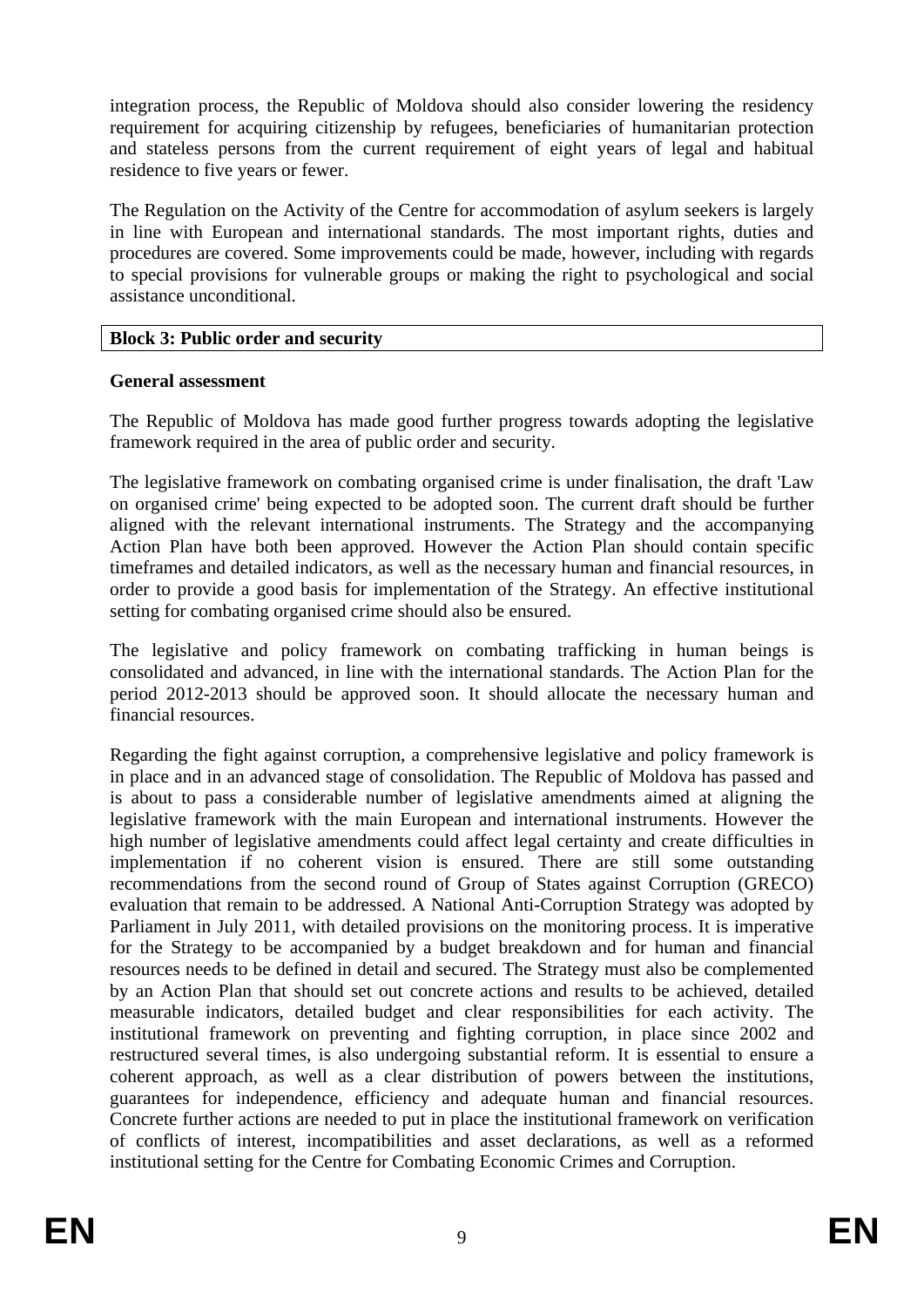Good progress has been achieved on combating money laundering and the financing of terrorism. The legislative and policy framework is largely consolidated and increasingly compliant with international standards.

Regarding law enforcement cooperation, the level of coordination should be improved in order to allow an effective exchange of information.

As mentioned in the First Progress Report, the Republic of Moldova has acceded to all UN and Council of Europe conventions in the area of public order and security and to the vast majority of UN and Council of Europe Conventions regarding the fight against terrorism.

Additional contacts have taken place but, nevertheless, further steps remain to be taken to negotiate agreements with Europol and Eurojust, and in this respect the required data protection standards have to be ensured, including the effective implementation of Council of Europe Convention 108 and its Additional Protocol.

Very good progress has been made towards consolidating the legislative and institutional framework on data protection, namely ratification of the Additional Protocol to Council of Europe Convention 108 and the adoption of a new data protection law, further aligning the Republic of Moldova's data protection legislation with European standards. The institutional framework is in place and the independence and powers of the data protection supervisory authority, operational since 2009, have been strengthened by the new legal framework.

The Republic of Moldova took further steps for adopting the legislative and institutional framework required in the domain of the anti-drug policy, in line with European and international standards.

Progress has been made towards consolidating the legislative framework regarding judicial cooperation in criminal matters. Nevertheless Republic of Moldova has neither signed nor ratified the 2<sup>nd</sup> Additional Protocol to the Council of Europe Convention on Mutual Legal Assistance in Criminal Matters.

It is important to note that the assessment of the legislative framework under this block requires a complex evaluation of the wider and more comprehensive legislative and institutional context, bearing in mind *inter alia* the relevant provisions of the Criminal Code and Criminal Procedure Code as well as ongoing reforms of their provisions. Important reforms, relevant for the whole area of public order and security, like the reform of the Ministry of the Interior and its subordinated and decentralised institutions, the Justice Reform, and the reform of the Centre for Combating Economic Crimes and Corruption, were developed and are currently being implemented. It is encouraging that the institutional structures and competences are being addressed through a series of reforms. It is nevertheless important that coherence is ensured in conducting these parallel reforms and that clear objectives are articulated.

## **Detailed comments by policy area**

## **1. Preventing and fighting organised crime, terrorism and corruption**

• **Adoption of a law and comprehensive strategy on preventing and fighting organised crime, together with an action plan containing a timeframe, specific objectives,**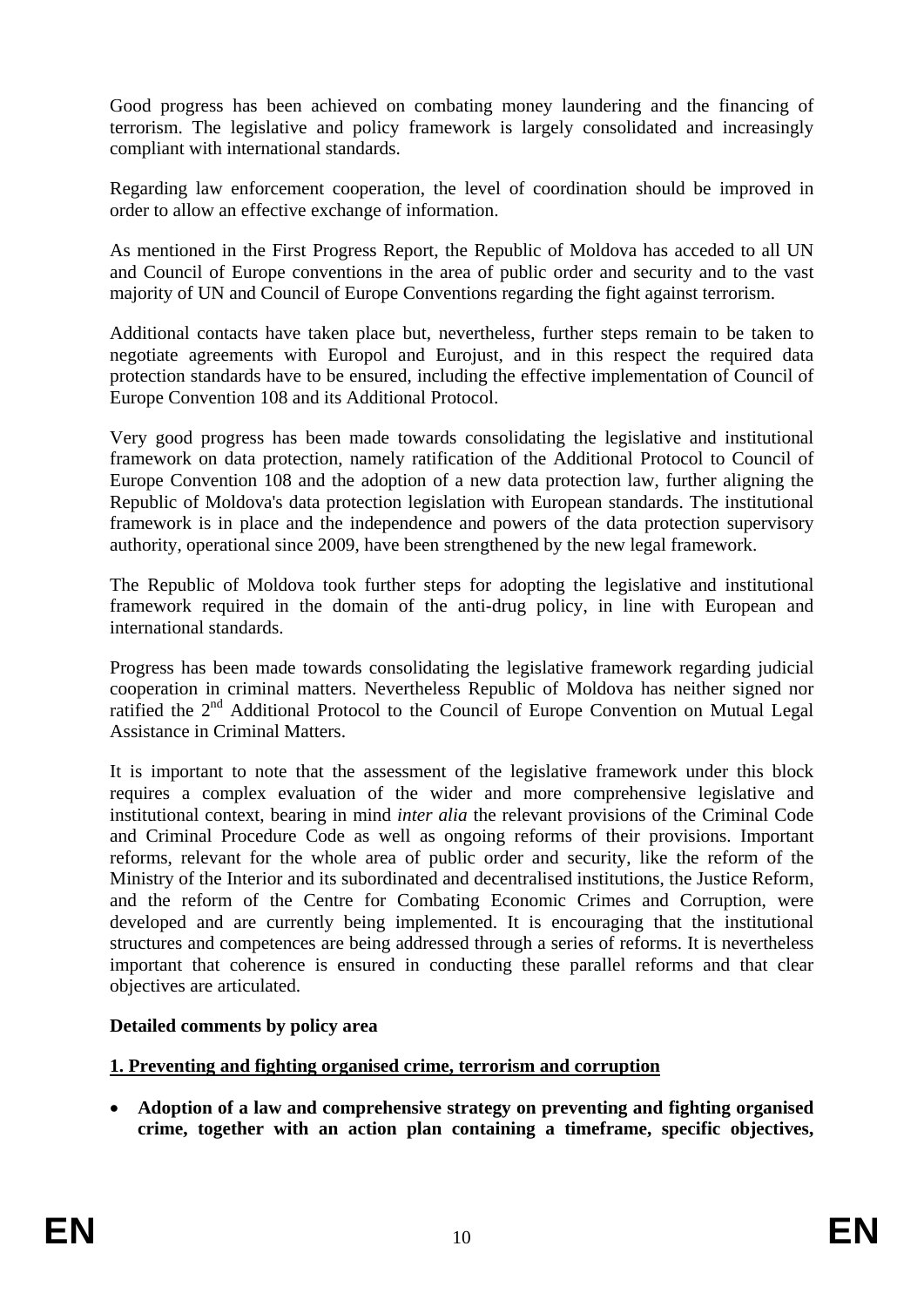#### **activities, results, performance indicators and sufficient human and financial resources**

Work has been progressing towards the finalisation of the legislative and policy framework on preventing and fighting organised crime. The draft 'Law on Preventing and Combating Organised Crime' was approved by the Government on 22 June 2011 and is expected to be adopted by Parliament soon. Regarding the policy framework, the Strategy for Preventing and Fighting organised crime for 2011-2016 was approved by the Government on 22 June 2011 and the Action Plan on 11 November 2011.

The draft 'Law on Preventing and Combating Organised Crime' clarifies the institutional framework in this area, redefining the activities and competences of the authorities responsible for preventing and combating organised crime, as well as the process of recruiting and training of officers. It establishes the tools for prevention and combating organised crime and introduces provisions on international cooperation. This draft law introduces some elements originating from international conventions, such as the United Nations Convention on Transnational Organised Crime (UNTOC), but it is more limited in scope. In addition to the draft law, provisions on preventing and fighting organised crime are to be found in the Criminal Code and in the Criminal Procedure Code.

The Strategy for preventing and fighting organised crime for 2011-2016 foresees permanent assessment of the threats and risks of organised crime. It establishes basic principles for fighting organised crime, general objectives as well as competences of line authorities. The main objectives of the Strategy are to promote institutional and functional development, to improve management capacity, to harmonise the law, to improve operational activity, to consolidate of international cooperation, and to strengthen cooperation between national authorities. It provides a good basis for tackling organised crime as long as the methods and the measures chosen are effective.

The accompanying Action Plan approved on 11 November 2011 covers the following areas: operational and institutional development, strengthening of inter-agency and international cooperation, strengthening and modernising management capacity, strengthening institutional capacity and adjusting the legal framework to the EU standards. The Action Plan is not entirely satisfactory. It includes a number of general objectives, which are adequate, but does not set deadlines for every measure. Most of the progress indicators are not measurable and not precise enough (for example "achieving a productive cooperation", "organising a democratic decision-making process", "removing the competence and organisational barriers" or "enhancing the efficiency of the targeted law enforcement"). The Action Plan should clearly mention the human and financial resources needed.

Regarding the institutional framework, several entities in preventing and combating organised crime: the General Prosecutor's Office, the Ministry of the Interior, the Security and Information Service, the Centre for Combating Economic Crimes and Corruption, the Customs Service and the Border Guard Service. The General Prosecutor's Office coordinates all the operative activities of these entities. Despite this coordinating function, the role and involvement of the General Prosecutor should be increased in order to allow an efficient fight against organised crime. It is important that the reconsideration of the role of the General Prosecutor is consistent with the ongoing institutional reforms, in particular the Justice and Criminal law reforms.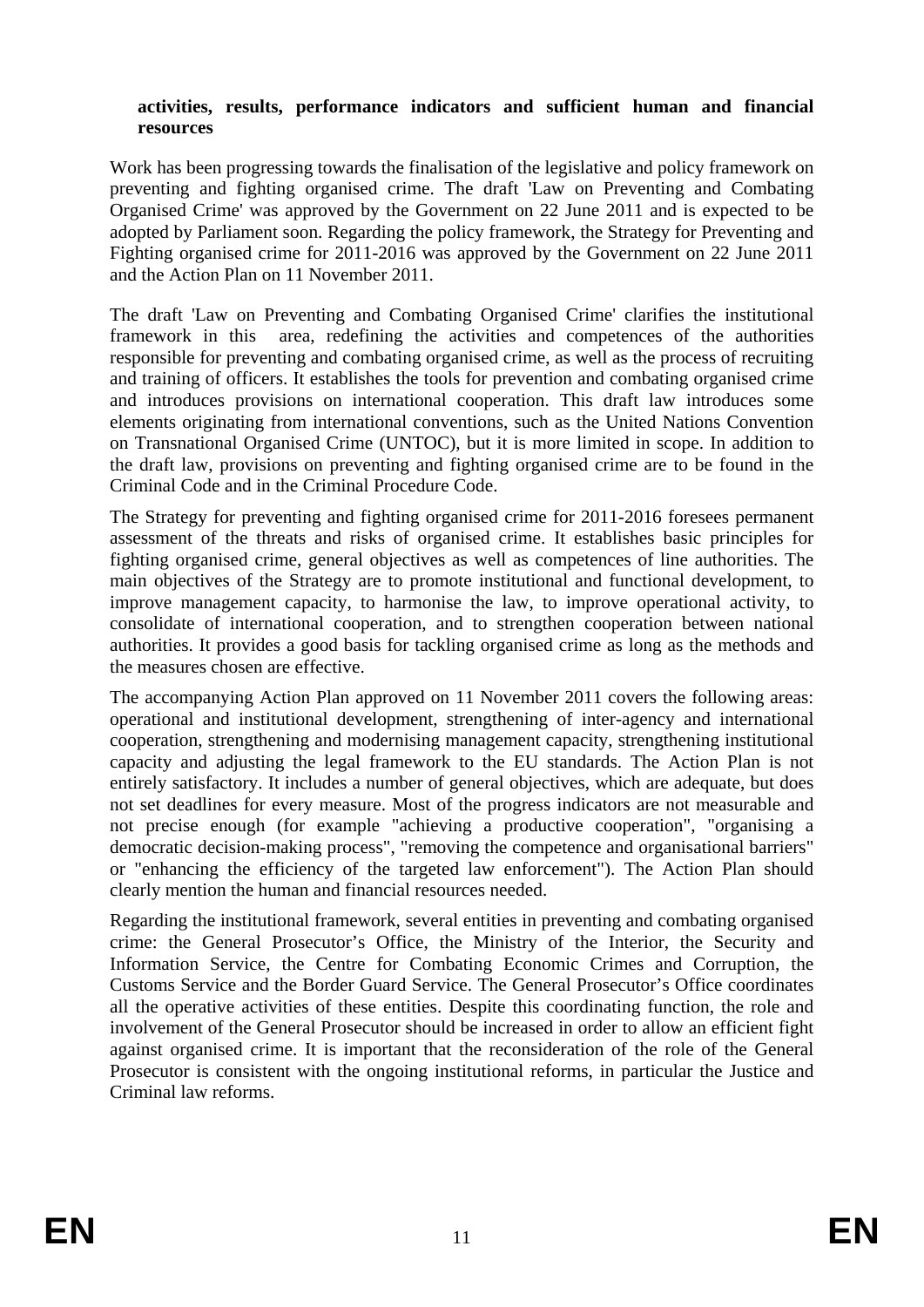• **Consolidation of the legal framework on preventing and fighting trafficking in human beings and regular updating of the respective National Plan, including a timeframe, specific objectives, activities, results, performance indicators and sufficient human and financial resources** 

The legislative and policy framework on preventing and fighting trafficking in human beings (THB) has been in place for a number of years already and consolidated, as noted in the Visa Dialogue gap analysis of October 2010. The framework 'Law on Preventing and Fighting Trafficking in Human Beings' was adopted in 2005 and has been supplemented by a number of other legal acts, including the relevant provisions of the Criminal Code and Criminal Procedural Code as well as international conventions.

In addition to this, the 'Law on Ratification of the Council of Europe Convention (Lanzarote Convention) on the protection of children against sexual exploitation and sexual abuse', was approved by the Government on 26 August 2011.

The National Plan for Preventing and Combating THB for 2010-2011 was approved on 13 September 2010 and included measures to tackle this phenomenon. An Additional Plan to the National Plan for Preventing and Combating THB for the years 2010-2011, was approved on 21 December 2010 providing for more concrete measures. One of its goals was to improve of the mechanism for investigating and prosecuting the involvement of civil servants in THB cases. It also aims at increasing protection of children who are victims of trafficking, which still remains an issue of concern. It addresses national and international cooperation, awareness raising and information.

Both these Action Plans include most of the elements required: a timeframe, specific objectives, activities and expected results but without performance indicators. Nor do they include specific figures on budgetary and other resources (only information on source of funding), especially in the field of investigation and prosecution. In addition, as far as assistance and protection of victims are concerned, the expected results indicate mainly the amount of funds allocated, rather than the number of persons assisted and the quality of the services rendered.

The new Action Plan for 2012-2013 is being drafted and is expected to be approved soon. It is important that the effectiveness and impact of all the measures taken so far is assessed, and the elements missing in the previous Action Plans included. One example is prevention/protection of vulnerable groups against the risk of becoming victims of trafficking, especially children left behind, known as social orphans. Activities proposed should ideally be based on identified trends/statistics, hence the importance of data collection. The Action Plan should describe measures and indicators of performance in more detail (e.g. number of cases, duration of investigation, number of victims identified, number of persons assisted, figures on assets seized etc, plus cases by region and by month). It should specifically mention the human and financial resources allocated and should contain a clear timetable. It should also foresee a strict monitoring mechanism.

The institutional framework is in place and consolidated. The Centre for Fighting Trafficking in Human Beings was established in 2006 and is fully operational. The relevant structures in these areas are both at administrative level, namely the National Committee for fighting trafficking in human beings, which is a consultative body within the Government and at prosecution level which is monitored by a Coordinating Council, chaired by the General Prosecutor, which appears to be fully involved in the fight against THB.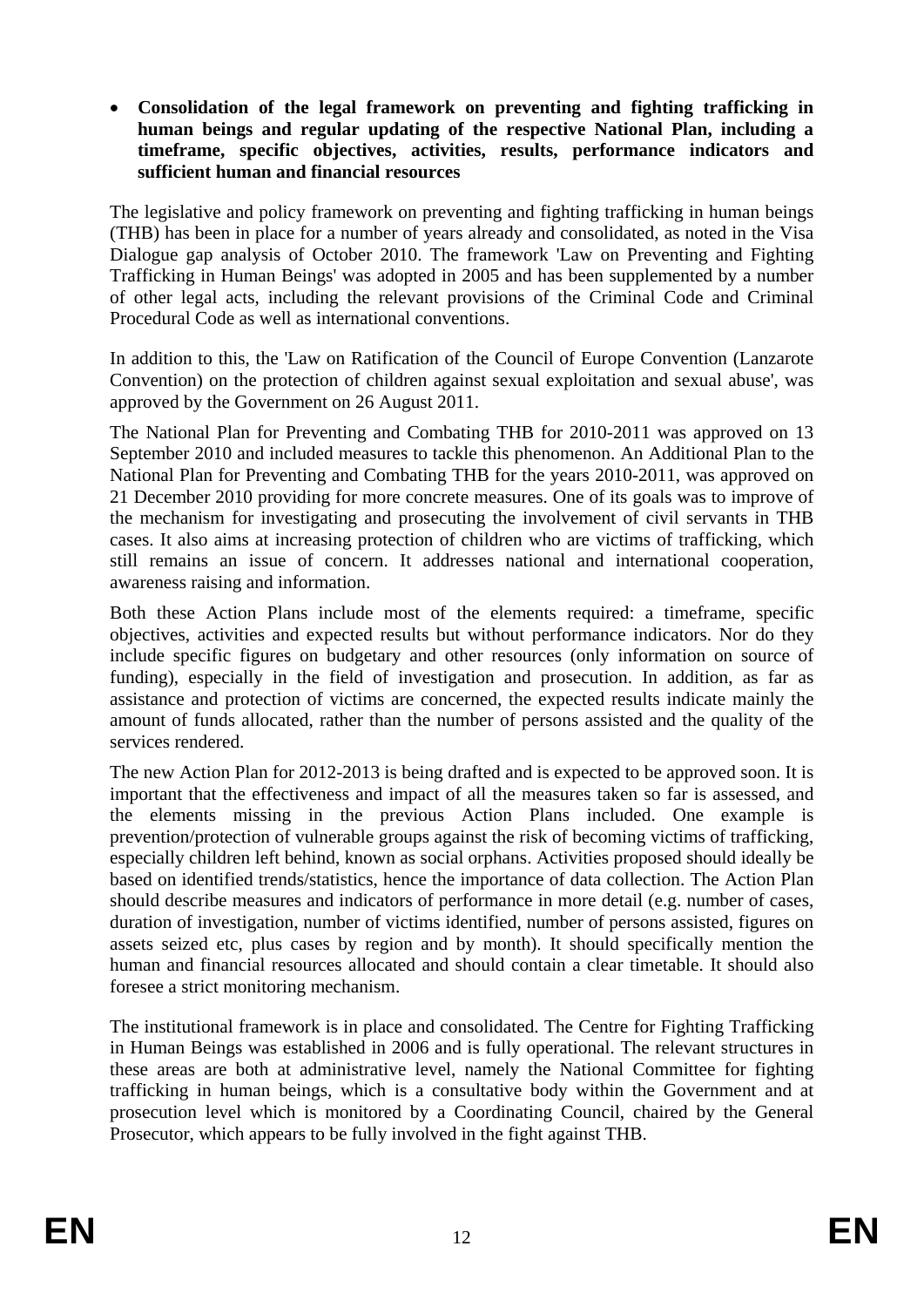#### • **Adoption of legislation on preventing and fighting corruption and consolidation of the anti-corruption function of the Centre for Combating Economic Crime and Corruption; strengthening coordination and information exchange between authorities responsible for the fight against corruption**

The framework 'Law on Preventing and Fighting Corruption' was adopted in 2008 and subsequently amended. It has been supplemented by a significant number of relevant legal acts (e.g. the Law on Conflict of Interest, the Law on Code of Conduct for Public Servants, the Law on the Civil Service and the Status of Civil Servants, the Law on Declaring and Monitoring the Income and Assets of State Dignitaries, the Law on Public Procurement, etc), including the relevant provisions of the Criminal Code, the Criminal Procedure Code and the Code of Administrative Offences.

Steps have been taken to improve the legal framework with a view to aligning the national legislation with European and international requirements. A considerable number of pieces of legislation have been prepared in 2011, while at the same time strategic documents have either been adopted (i.e. National Anti-Corruption Strategy) or are at an advanced stage of preparation (i.e. reform of the Centre for Combating Economic Crimes and Corruption – CCECC). To mention just a few, the recently introduced legal provisions include: establishment of a new institutional framework (National Integrity Commission) for monitoring conflicts of interest, incompatibilities and asset declarations, broadening the scope of corruption offences to foreign and international public servants; broadening the scope of bribery offences by extending the elements of crime included in this offence (e.g. 'offering', and 'giving'); introducing criminal liability for corrupting voters; setting out special confiscation and precautionary measures to compensate for damage and measures on third party confiscation in cases the third parties were aware of the illegal origin of the assets; amendments to the system for sanctioning protectionism and conflicts of interest set out in the Code of Administrative Offences; introducing liability of legal persons for active corruption offences.

Other pieces of legislation, aimed at complying with GRECO recommendations or United Nations Convention against Corruption (UNCAC) requirements, are being finalised, most of them pending Parliamentary debates: e.g. criminalisation of false accounting, strengthening the system for sanctioning breaches of the civil servants' Code of Conduct, strengthening the requirements for reporting corruption offences and the provisions on protection of whistleblowers.

A number of outstanding recommendations from the second round of GRECO evaluation remain. Mention should be made in particular of the recommendations to bring the legislation on special investigative measures in line with the provisions of the Council of Europe Criminal Law Convention on Corruption to allow use of these measures in cases regarding ordinary (i.e. not only 'serious') corruption offences and to introduce liability of legal persons for trading in influence. The same goes for the recommendation on the efficiency of the supervision mechanism for conflicts of interest and asset declarations in which regard some steps were taken through the establishment of a new institutional framework, but where further measures are needed to ensure a sound working methodology and make the new National Integrity Commission operational.

The third round of GRECO evaluation concluded that several deficiencies remain in alignment of the national legislation on criminalisation of corruption offences with the Council of Europe standards. The Republic of Moldova has already taken some measures to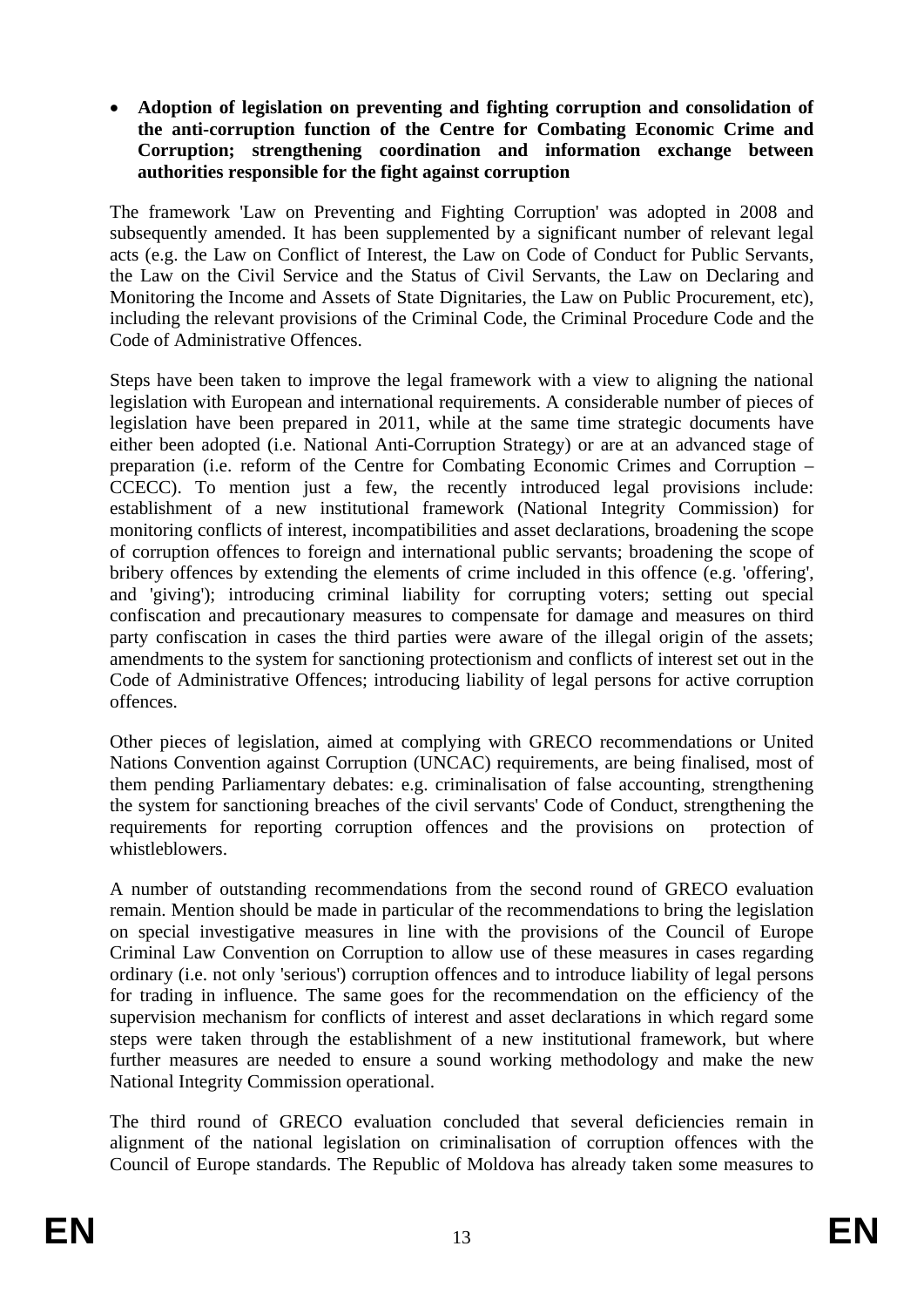follow the GRECO recommendations in this regard and should continue this process. The outstanding recommendations mainly refer to: the scope of active and passive bribery which must cover all possible categories of domestic and foreign public officials; the consistency of criminalisation of bribery in the public sector; strengthening the provisions on criminalisation of bribery in the private sector, in particular as regards the scope of these offences (*rationae personae* and *rationae materiae*); criminalisation of active trading in influence and further strengthening of the legislation on passive trading in influence; the revision of the provisions on 'effective regret', etc.

Although some steps have been taken, financing of political parties and election campaigns remains an area of concern where GRECO has highlighted a number of significant shortcomings that need to be addressed as a matter of priority in order to ensure full transparency, efficiency of supervision and an effective, proportionate, and dissuasive sanctioning system for both regular party financing and funding of election campaigns. Currently the checks on party and election campaign financing are carried out by the Central Electoral Commission which comprises nine members (of whom only three are permanent). The current framework does not offer all the necessary guarantees for detection and effective sanctioning of all cases of illegal party financing.

In relation to conflicts of interests, incompatibilities and asset declarations, a comprehensive legislative framework is in place. The most significant shortcoming concerns the efficiency of the verification and sanctioning mechanisms. In July 2011, a new law was adopted, reshuffling the legal framework for checking conflicts of interests, incompatibilities and asset declarations and creating the basis for setting up a single institution in charge of such checks: the National Integrity Commission (NIC). The law has not yet entered into force and it is expected that the NIC will become operational on 1 May 2012. The president and vicepresident of the NIC are to be appointed by Parliament. The law sets out the tasks and the powers of the NIC, its organisation and the procedures to follow. The NIC is not given any direct sanctioning powers or writ of execution for its decisions. In case of 'obvious difference' (not defined by the law) between an official's income and assets, the NIC can notify the prosecution services, if there are any suspicions that a crime has been committed, and the tax authorities. No specific powers are given to the NIC to propose confiscation of unjustified wealth. When conflicts of interest or incompatibilities are found, the NIC will issue an 'act of infringement' and may ultimately ask the public authorities to take disciplinary action or terminate the mandate or contract of the official in question. It may also ask the courts to cancel the administrative act adopted by the public official found in conflict of interest or in a situation of incompatibility. It remains to be seen whether the powers and the guarantees of independence granted to the NIC will be sufficient to ensure an efficient supervision and sanctioning mechanism in practice. This can only be tested against the track-record of finalised cases. It is of utmost importance that the necessary human and financial resources are secured and that the appointment and selection procedures for both the management and the NIC staff follow objective and merit-based criteria.

Other legislative amendments provided a more detailed template for asset declarations, an introduced an obligation to posted them on the website of the NIC. This would be a positive step towards giving the general public wide access to the asset declarations and potentially increasing the rate of detection of cases of unjustified wealth.

Public procurement remains a sensitive area and prone to corrupt activity. A number of laws have an impact on this area and there have been intense discussions as to whether the definitions in those laws are sufficient given the high risks involved. The current system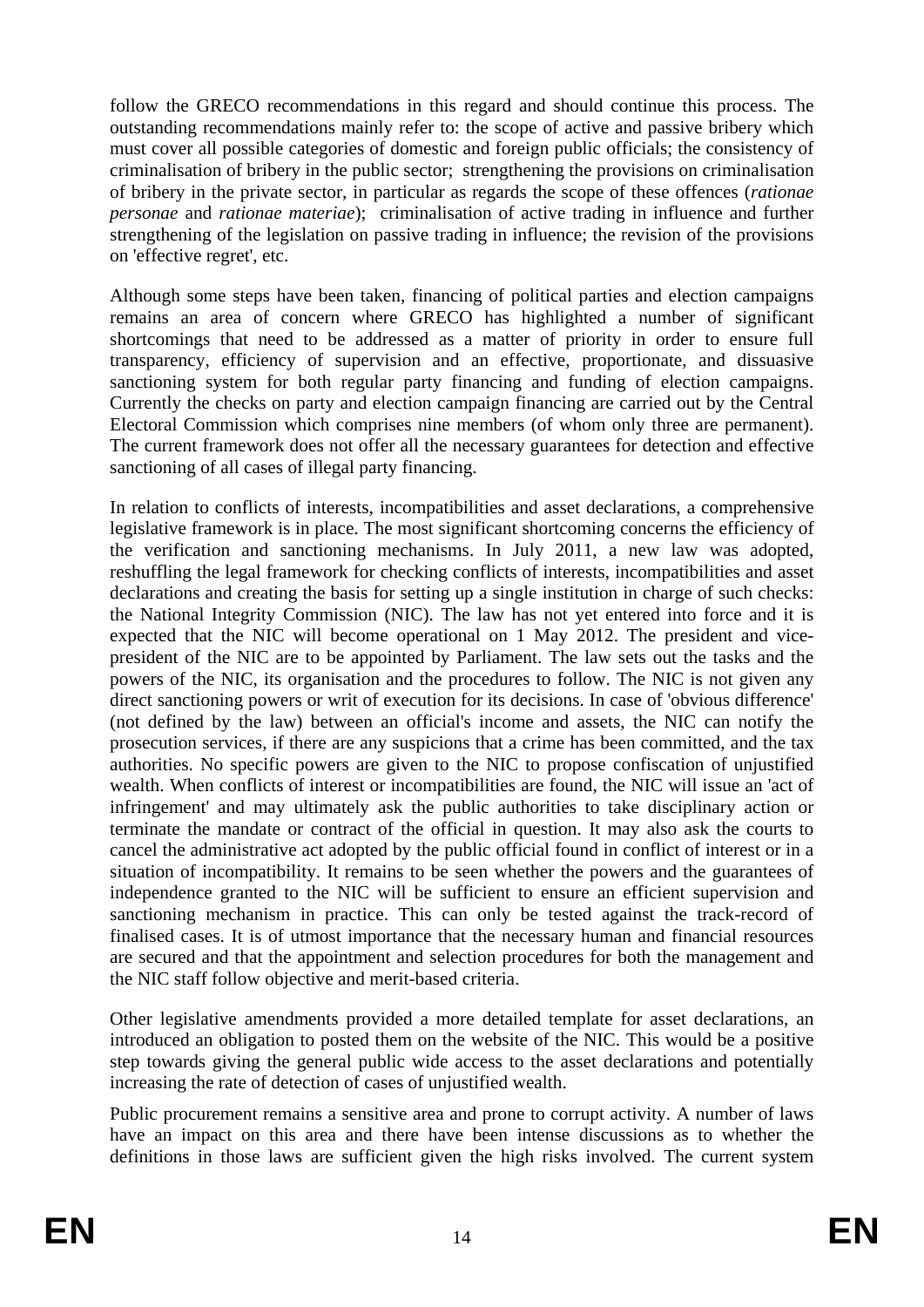includes a mandatory requirement to publish a procurement intention announcement prior to drawing up a procurement process plan. However, often no announcement is published and no plan is drawn up. The sanctioning system is inefficient. Further measures need to be taken to ensure a fully transparent public procurement process and dissuasive sanctions in case of breach of the legal requirements.

The pace of adopting new legislation and the coherence and legal certainty of the entire framework deserve further attention. The number of legislative initiatives is quite high, and on many occasions the same piece of legislation undergoes successive amendments in a very short period of time. For example in 2011 several amendments to the Criminal Code and the Criminal Procedure Code were proposed in different legislative initiatives following one another at short intervals. The overall anti-corruption legal framework needs to be coherent, ensuring consistency between the various legal provisions, and thoroughly substantiated by impact assessments and consultations with stakeholders. Also, any changes to the legislation will have to be accompanied by thorough human and financial resources assessments and corresponding decisions on allocation of resources.

The National Anti-Corruption Strategy for 2011-2015 was adopted by Parliament in July 2011 and sets clear priorities and objectives. The Strategy contains a brief assessment of the state of play, looking into a number of surveys that measure perceptions of corruption, as well as a very general analysis of the causes of corruption. It also defines the main principles and directions of action and sets a number of general performance criteria and overall targets to be met at the end of the implementation period. It is not clear whether any consultation with stakeholders took place. The Strategy describes in fair detail the monitoring process of its implementation and places the task of coordination under the responsibility of a Parliamentary Commission. The monitoring working group is made of several stakeholders, including from the private sector and civil society. However the Strategy does not present a budget breakdown and a budget estimate for its implementation, nor an impact assessment identifying the resources needed for its implementation. The Action Plan for the implementation of the Strategy is not yet finalised. It is crucial that adequate human and budgetary resources are presented in detail and secured and that the Action Plan sets out concrete actions and results to be achieved, a detailed budget, clear responsibilities for each activity and measureable indicators.

Regarding the institutional framework, the Centre for Combating Economic Crime and Corruption (CCECC) was established in 2002, as a merger of units previously within the Ministry of the Interior and the Ministry of Finance. The Centre has since been restructured several times. The CCECC's role is to act as a law enforcement body, counteracting corruption and economic, financial and tax crimes, with a central structure and territorial subdivisions. The CCECC also has preventive powers which, however, have been used to a much more limited extent than its repressive powers. The CCECC director (five directors have succeeded one another since the CCECC was established) is appointed by the Prime Minister. Since the CCECC was established, concerns have been raised about its independence, the delimitation of powers between the CCECC and other law enforcement bodies, the lack of focus on high-level corruption, the lack of parallel corruption investigations alongside other criminal investigations, deficiencies in the legislation and in the implementation of international standards.

A substantial reform process of the CCECC's powers and organisation is currently under way. The Strategic Development Plan is expected to be approved by the Board of the CCECC soon in early 2012. The CCECC Reform Strategy aims to redefine the CCECC's powers and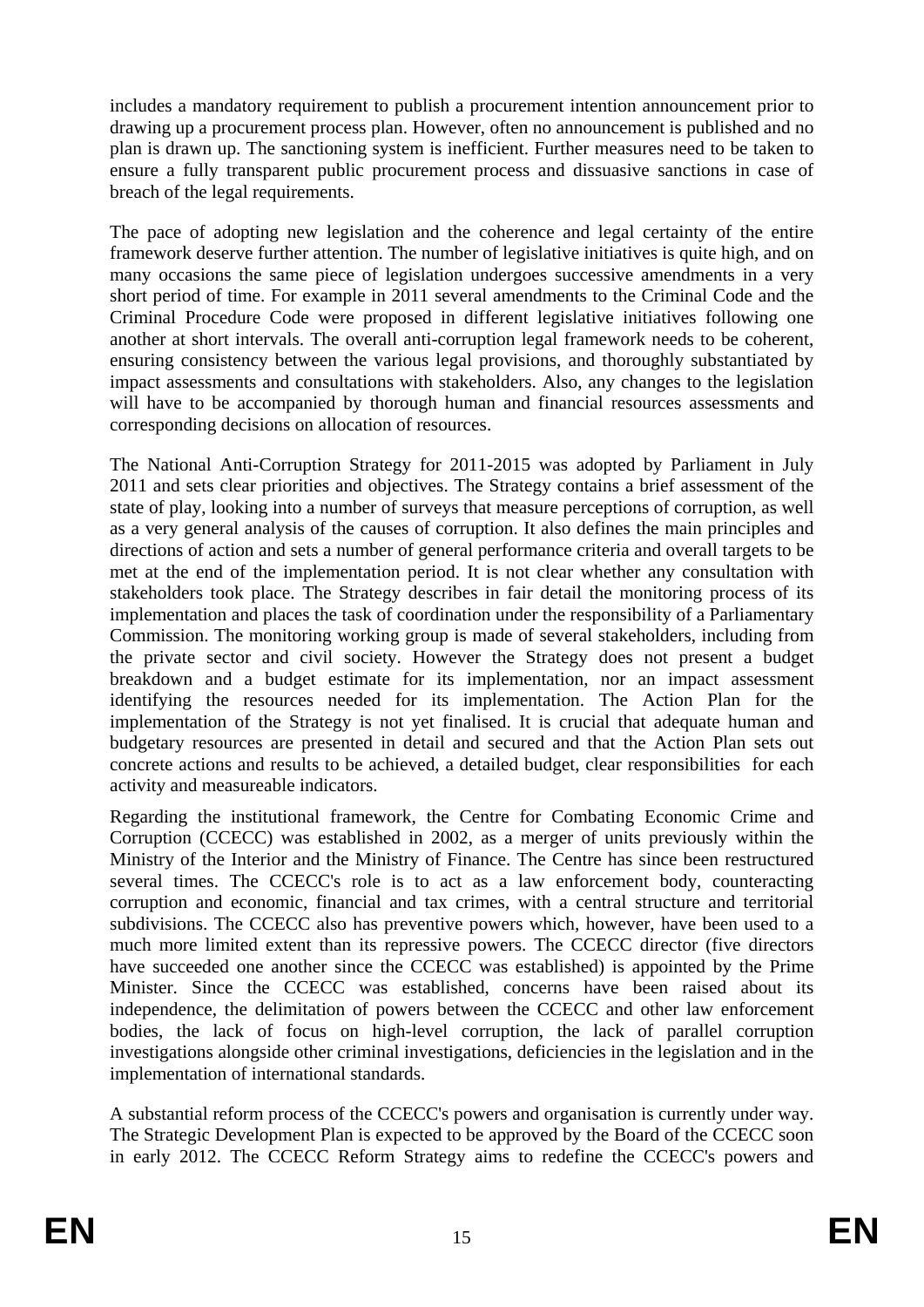structure, reinforce the guarantees of its independence, increase its capacity for both prevention and repression activities and raise public awareness and public support. This is a key reform process for the overall setting of anti-corruption policies. It is welcome that the Republic of Moldova has organised several public consultations on the reform plans. Irrespective of the solution ultimately agreed, the guarantees of independence, operational autonomy and efficiency should prevail. This should apply not only to the future activities of CCECC, but also to the selection and appointment procedure its staff. It is equally important to ensure that adequate human and financial resources are secured and that coherence, good cooperation and a clear division of tasks between other agencies with anti-corruption tasks is ensured, including the NIC, the Financial Intelligence Unit (FIU), the prosecution services and other law enforcement bodies. The reform of the CCECC should go hand in hand with the reform of law enforcement and of the judiciary in order to produce the expected results.

Regarding the strengthening of coordination and information exchange between authorities responsible for the fight against corruption, it appears that CCECC cooperates with the Ministry of the Interior, the General Prosecutor's Office, the Customs Service, the Border Guard Service, the Security and Information Service, the State Tax Inspectorate and other national central and local authorities. A number of bilateral agreements appear to have been signed. However, it remains to be clarified how the cooperation works in practice and how efficient the information exchange system is.

## **Further information is required on:**

- the outcome of the adoption of the CCECC Reform Strategy;
- information on the overall approach for ensuring coherence of the legislative amendments;
- information on the concrete measures envisaged to strengthen coordination and information exchange between authorities responsible for the fight against corruption;
- **Consolidation of the legal framework for the prevention and fighting of money laundering and financing of terrorism in line with international standards set by the Financial Action Task Force on Money Laundering and Terrorist Financing (FATF); regular updating of the respective national strategy; establishment of an independent Financial Intelligence Unit**

As mentioned in the First Progress Report, the legal framework for preventing and fighting money laundering and the financing of terrorism is broadly consolidated. Significant efforts have been made to adopt new legislation and provide guidance to the economic operators on the anti-money laundering regime. The adoption of a new law on 7 April 2011, amending the 2007 'Law on Preventing and Fighting Money Laundering and Financing of Terrorism', represents a further positive step in this direction.

The 2010-2012 Strategy for preventing and combating money laundering and the financing of terrorism and the Action Plan for its implementation had already been approved by the Government on 3 September 2010. The Strategy is a good working basis. Particularly welcoming was the realisation that previous strategies have not been fully effective because measures were removed from the Strategy at the end of the year regardless whether they had been implemented effectively or not. The lessons learned from this have resulted in a new approach of having a five year strategy based on yearly action plans but carrying over outstanding measures into the following year's actions. The Strategy seems to be addressing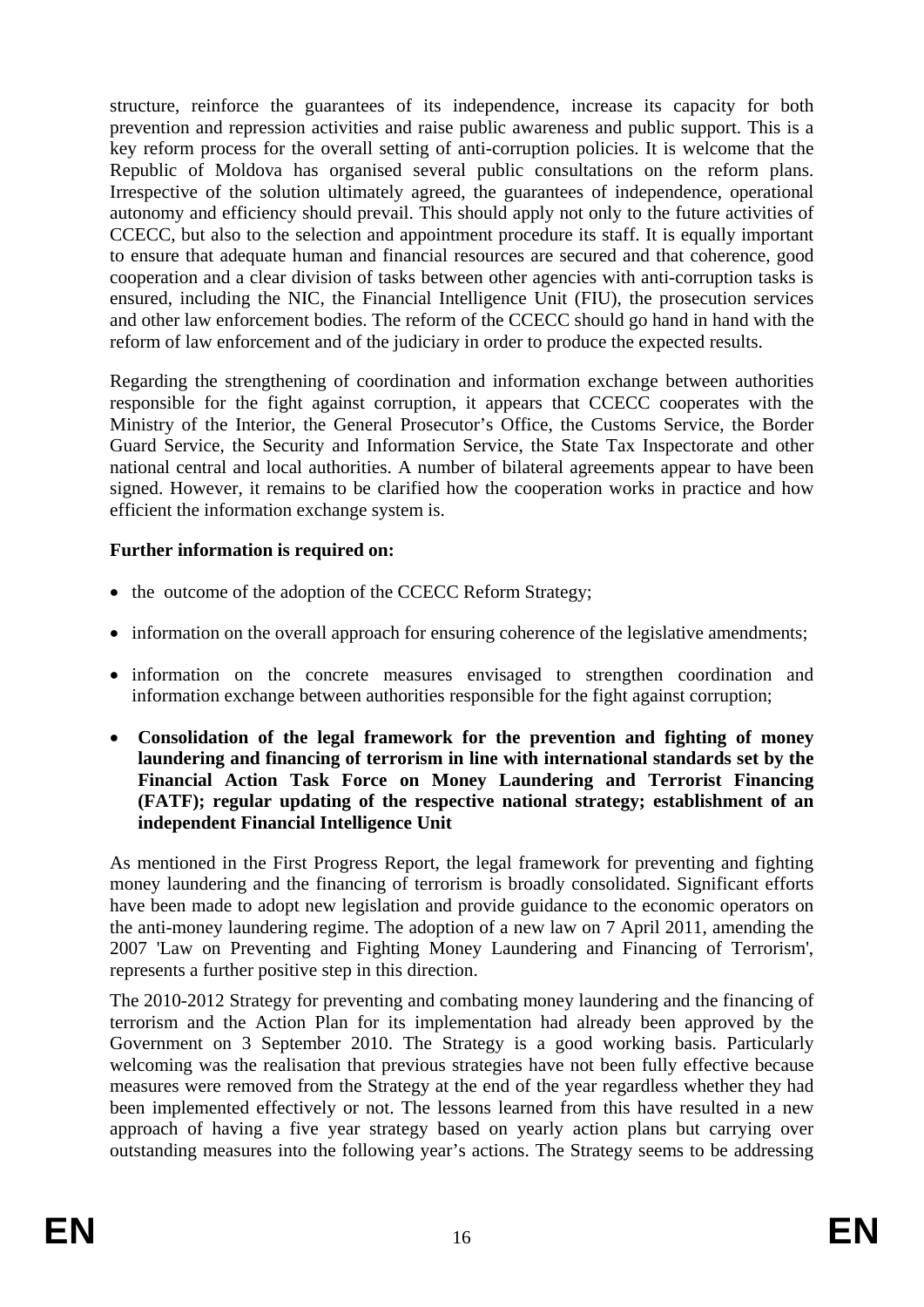the lack of procedures on freezing and confiscating assets without the need to define a predicate offence.

Regarding the establishment of an independent Financial Intelligence Unit (FIU), the Law of 7 April 2011 established the Office for Preventing and Combating Money Laundering as a specialised independent division within the CCECC specifically endowed with the responsibilities of a Financial Intelligence Unit. Several additional Orders on its functioning have been approved.

The Office for Preventing and Combating Money Laundering is fully independent from the Centre for Combating Economic Crimes and Corruption. The FIU must remain independent from other agencies in order to comply with international standards and to continue its functions. The FIU is a recognised member of the Egmont Group and the Camden Assets Recovery Inter-Agency Network (Carin).

The Office for Prevention and Combating Money Laundering produces a national risk assessment on anti-money laundering and measures to counter financing of terrorism. It plays both an operative and an investigative role, conducts criminal prosecutions and mediates between the data received, research and law enforcement bodies.

The conclusions of the progress report of 14 April 2011 by the Council of Europe Committee of Experts on the Evaluation of the Anti-Money Laundering Measures and the Financing of Terrorism (Moneyval)<sup>1</sup> acknowledged the steady progress made in the areas of customer due diligence and reporting. According to Moneyval's conclusions, there is a need for further indications as to the effectiveness of the regime, in particular regarding money laundering convictions and amounts of assets recovered. The  $4<sup>th</sup>$  round evaluation by Moneyval should provide further indications of progress in this regard.

A Moneyval on-site visit took place in November 2011 under the fourth round of evaluation and its draft report will be prepared for review and adoption in December 2012. It should provide further indications on progress in this regard.

Since July 2011 the Republic of Moldova is no longer monitored by FATF.

#### • **Adoption of a National Anti-Drug Strategy and its related action plan; establishing cooperation with the EMCDDA**

The Republic of Moldova took further steps towards adopting the legislative and institutional framework required in the domain of anti-drug policy, in line with European and international standards.

On 27 December 2010 the Republic of Moldova approved the National Antidrug Strategy for 2011-2018. The Strategy defines objectives, necessary actions and clear responsibilities of all stakeholders involved in combating drug addiction and drug trafficking. It was developed in line with the European Strategy on Drugs for 2005-2012 and the relevant UN Conventions.

The Strategy proposes a comprehensive approach to issues related to drug use, based on complex, interdepartmental, interdisciplinary cooperation at all levels, with three main components: a) reduction of drug supply (exercising legal control over movement of drugs

1 1

http://www.coe.int/t/dghl/monitoring/moneyval/Evaluations/Progress%20reports%202y/MONEYVAL( 2011)6\_ProgRep2\_MLD\_en.pdf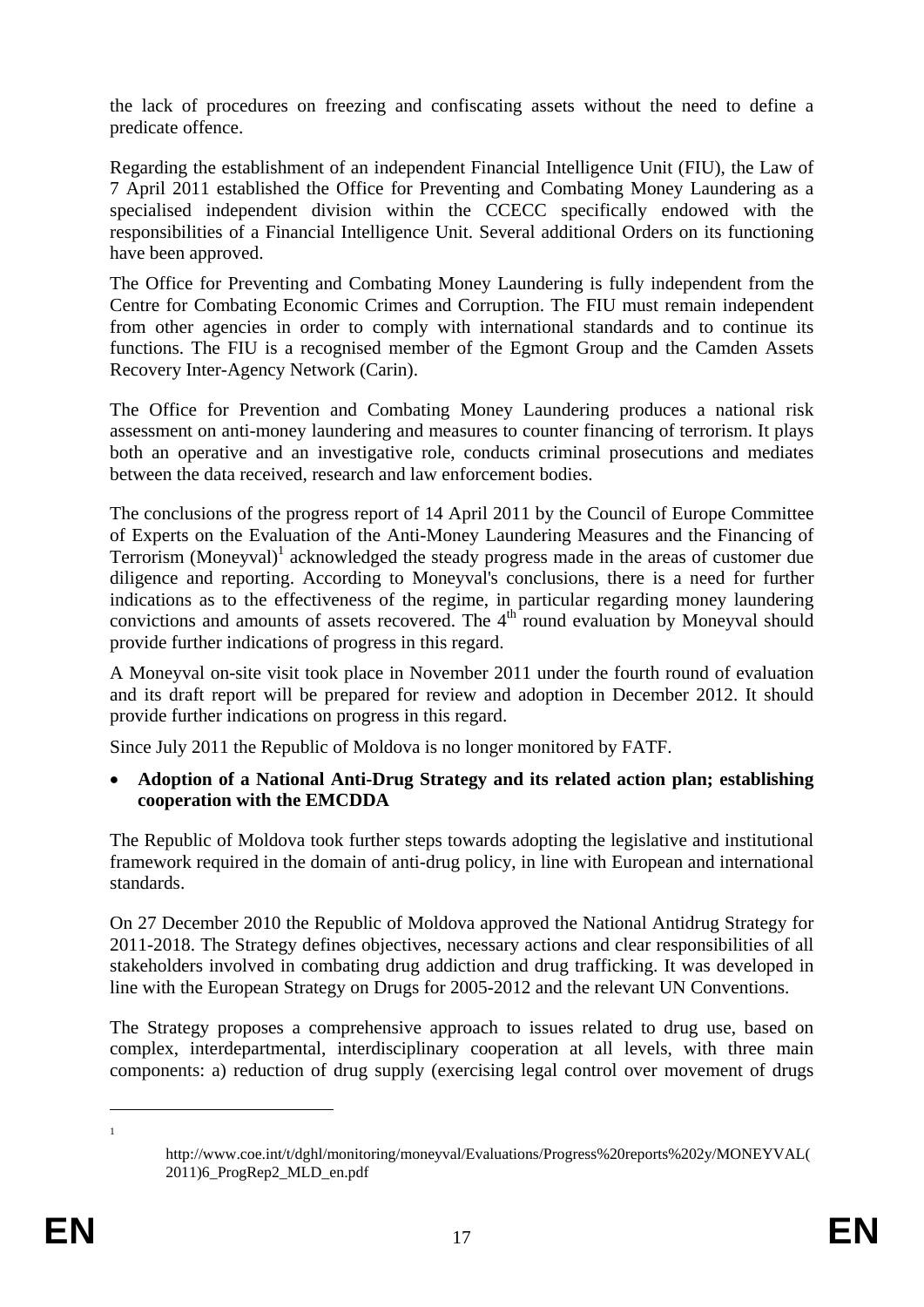and combating drug trafficking and illicit distribution of drugs); b) reduction of demand for drugs (primary prevention, treatment and rehabilitation of drug users) and c) risk (harm) reduction.

In June 2011 the Government approved a decision on establishing the National Anti-Drug Committee, as a permanent body at Government level. Regarding the law enforcement dimension, there is an Anti-Drug Department in the Ministry of the Interior. Concerning policy coordination, an Interdepartmental Commission is in place. In addition, relevant structures have been established within the Ministry of Health.

Cooperation with the European Monitoring Centre for Drugs and Drug Addiction (EMCDDA) has been developing for approximately a year. The Moldovan authorities are providing national data and working on trends. In a letter dated 28 October 2011, the Republic of Moldova requested formalisation of the cooperation with the EMCDDA by signing a Memorandum of Understanding.

#### • **Adoption of relevant UN and Council of Europe Conventions in the areas listed above and on fight against terrorism**

The Republic of Moldova has acceded to all UN and Council of Europe Conventions relevant to the above-mentioned areas. Regarding the fight against terrorism, the vast majority of UN and Council of Europe Conventions have been ratified and have entered into force in the Republic of Moldova.

## **2. Judicial co-operation in criminal matters**

## • **Adoption of a legal framework on mutual legal assistance**

Progress has been made towards consolidating the legislative framework for judicial cooperation in criminal matters. The legislative framework in the area of mutual legal assistance is largely in place, even though some elements are still being prepared.

The Republic of Moldova is carrying out a very broad process of reform of its criminal and criminal procedure legislation. An inter-institutional Working Group on the amendment of the criminal procedure legislation in the areas of operative investigation and prosecution was established on the basis of the Government Decision of 9 February 2011. The Concept Paper on the reform of the system of prosecution and criminal procedure was drafted by the Working Group. Consequently, a draft 'Law on amending of some legislative acts (the Law no. 45-XII of 12 April 1994 on Operative Investigations, the Criminal Procedure Code)' was prepared in order to adjust them to the new provisions on combating cross-border crime and international joint investigation teams, review of national legislation on the interception of telephone conversations and review of relevant legislation in the framework of Police Cooperation Convention for South East Europe. The draft 'Law on Special Investigating Activity' was approved by the Government on 25 October 2011 and submitted to Parliament. The Law on amending some legislative acts (the Criminal Procedure Code) was approved by the Government on 11 November 2011 and submitted to Parliament*.* These two pending legislative proposal are particularly relevant for judicial cooperation in criminal matters.

# • **Accession to the 2nd Protocol to the European Convention on mutual assistance**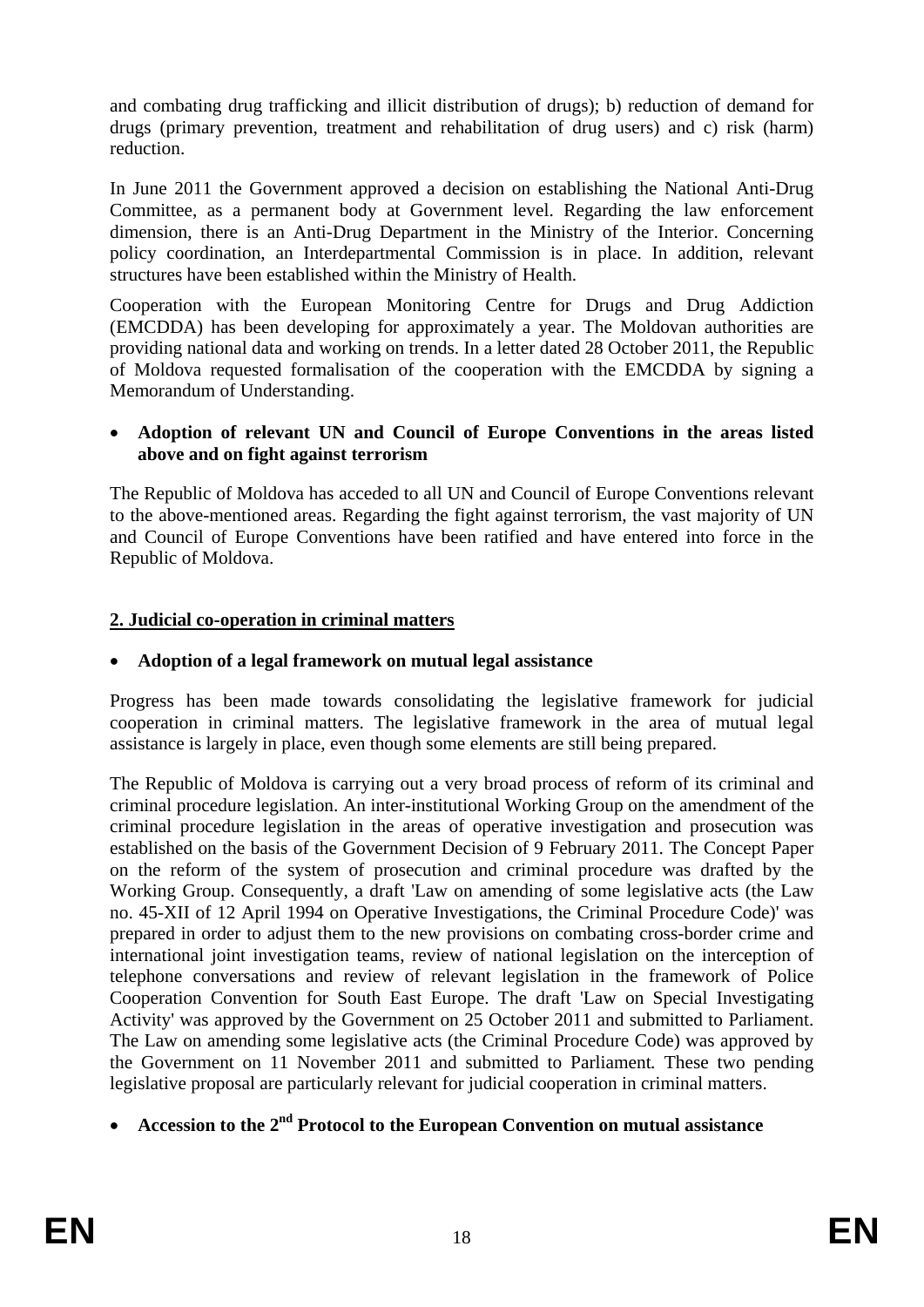The Republic of Moldova has not yet signed and ratified the 2nd Additional Protocol to the Council of Europe Convention on Mutual Legal Assistance in Criminal Matters.

The Ministry of Justice set up a Working Group on the reform of the criminal procedure legislation in the context of the reform of the justice sector, including the amendment of the legal framework in the area of judicial cooperation in criminal matters and its adjustment to the international instruments on combating cross-border organised crime. In this context, the Law on amending the Criminal Procedure Code on international joint investigation teams was approved by the Government on 11 November 2011 and submitted to Parliament*.* According to the Moldovan authorities, ratification of the 2nd Additional Protocol to the European Convention on Mutual Legal Assistance in Criminal Matters will not be possible until after the adoption of the amendments.

The Republic of Moldova should urgently seek appropriate solutions allowing the country to make full use of the modern means of cooperation provided for by such legal instruments and should update its domestic legal framework by introducing the possibility to establish Joint Investigative Teams, cross border surveillance and other tools which could enhance judicial cooperation in criminal matters.

## • **Conclusion of an agreement with Eurojust**

Eurojust has established a contact point in the Republic of Moldova. Contacts aimed at starting negotiations on an agreement on cooperation between Republic of Moldova and Eurojust have been established since 2006. Three meetings were held between 2008 and 2010 in this context. Full consolidation of the new Moldovan legal framework on data protection for the purposes of judicial cooperation in criminal matters is needed in order to make progress in such negotiations, as ensuring an adequate level of data protection is a precondition for the conclusion of a co-operation agreement with Eurojust (see also below under section 4. Data protection).

## **Further information is required on:**

• the timetable for adoption of the relevant legislation and consequently for ratification of the 2nd Additional Protocol to the European Convention on Mutual Legal Assistance in Criminal Matters.

# **3. Law enforcement co-operation**

• **Establishment of an adequate coordination mechanism between relevant national agencies and a common database guaranteeing direct access to relevant officers** 

The coordination between relevant national law enforcement agencies is ensured through the activity of the SELEC (The Convention of the Southeast European Law Enforcement Centre)/GUAM (Organisation for Democracy and Economic Development) National Virtual Centre which was established in 2006. It is a subdivision of the Ministry of the Interior which aims to develop the cooperation between relevant national and European agencies on combating cross-border organised crime and on security of borders. The National Virtual Centre SELEC/GUAM ensures the coordination between the following law enforcement authorities: the Ministry of the Interior, the Border Guards Service, the Customs Service, the Security and Information Service and the Centre for Combating Economic Crimes and Corruption. These authorities have direct access to the Centre's database on investigating,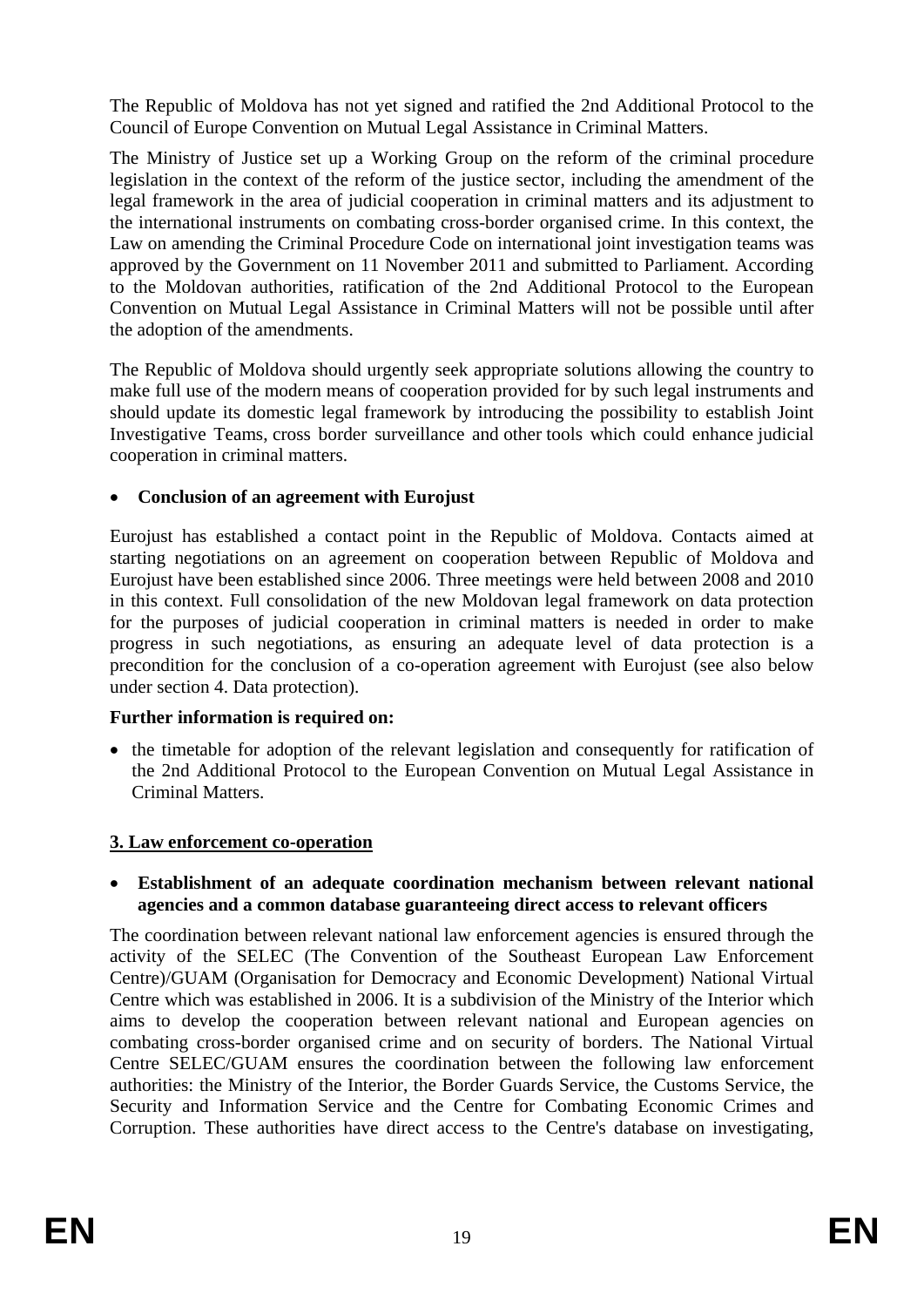preventing and fighting against cross-border organised crime. The information is exchanged using SELEC/GUAM channels.

The general aims of the National Virtual Centre are: 1) to ensure the organisational framework necessary for cooperation and development of specific actions at national and international levels for preventing and combating trans-border crime and other types of serious crimes in the SELEC and GUAM Member States 2) to exchange information between law enforcement agencies form SELEC and GUAM Member States on preventing and combating trans-border crimes and 3) to analyse, make available and use the information gathered for research and for combating and preventing trans-border crimes.

The Centre uses a database called "*Registru*". This database offers information on persons, vehicles, companies (the owners, kind of activity and means of transport registered in the company's name), driving licenses, check on different types of documents like passports or, birth certificates and border crossings. As there are different types of database, under various operators ("*Registru*" under the Ministry of Information, Technology and Communications, information on crossing the state border from the Border Guard Service, information on real estate "*Cadastru*"), the Centre has access to these databases via the delegated liaison officers.

A 2006 'Law on the Electronic Information System on Recording Crime, Criminal Cases and individuals who committed crimes' established a coordination mechanism between relevant national authorities and a database. Three Common Orders were approved on the coordination mechanism: 1) a 2008 Order on a single record of offences, criminal cases and individuals who committed crimes, 2) a 2006 Order on unique record of operational files (searches and identification) on wanted persons, persons of unknown identity and unidentified bodies, and 3) a 2004 Order on a single record of marked objects, antiques and works of art and lost and found property.

Establishment of an adequate coordination mechanism between relevant national agencies should be further pursued by setting up a coordination committee of all agencies involved in intelligence and investigation. This coordination committee should be chaired by the General Prosecutor who should play a leading role and should be convened regularly.

It is not clear if any inter-agency structure is foreseen to enhance the exchange of information on organised crime or if the above-mentioned National Virtual Centre will play this role. Currently no central structure can provide direct access to all databases that could be of interest, i.e.: population (registry), vehicles, border crossings, stolen goods, finger prints, DNA, tax administration, customs database, Security and Information Service databases, criminal records, persons in jail, cadastre, etc. So far, the existing entities have no direct access to all the available databases, and they have to rely on liaison officers who will contact their administration in order to give them access the information they need.

Given that there is no universal standard on establishment of a "common database", some countries have one, others have separate databases, it is nevertheless important to put in place the tools necessary for proactive consultation of all available databases. The authorities should envisage establishing an interagency tool, such as the planned Information and Analysis Unit, where representatives of all intelligence and law enforcement agencies could have access to the various databases.

The Republic of Moldova reported on a number of training activities in the area of law enforcement cooperation with counterparts in Belgium and Romania.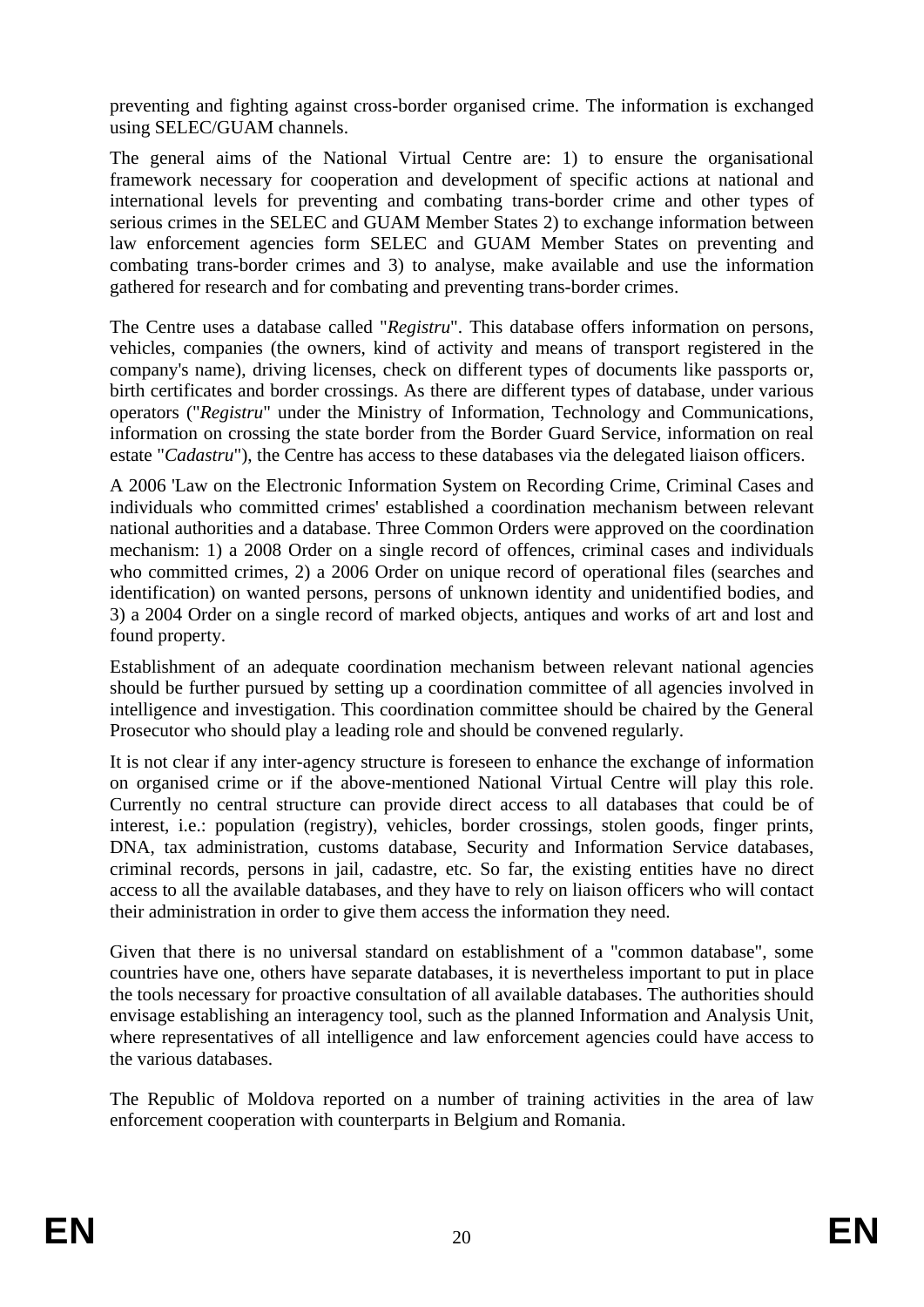## **Further information is required on:**

- additional relevant measures taken to establish an adequate coordination mechanism between national agencies
- establishment of a common database guaranteeing direct access to relevant officers and/or the measures taken to establish the tools necessary to ensure proactive consultation of all available databases by the relevant entities;
- establishment of an Information and Analysis Unit within the Police Department of the Ministry of the Interior.
- **Conclusion of an operational cooperation agreement with Europol ensuring an adequate level of data protection**

Conclusion of an operational agreement with Europol is conditional upon assessment by Europol of the relevant data protection standards. Work on this assessment has started (see also below under section 4. Data protection). Europol completed its first scrutiny of the material received and sent additional questions to the Republic of Moldova in January 2011. The Republic of Moldova replied on 23 March 2011 sending supplementary information on personal data protection. Europol is currently proceeding with its assessment of the data protection legislation in the Republic of Moldova, pending any additional information and clarifications on personal data protection that might be necessary. Should Europol come to the conclusion that it is suitable to assess the Republic of Moldova's data protection framework in practice, a data protection visit could be scheduled in 2012.

A decision was taken on 27 July 2011 to second a permanent Moldovan liaison officer to Europol which will be effective once the Liaison Agreement between the Republic of Moldova and Europol is signed.

In parallel with the assessment of the data protection legislation, Europol organised an awareness-raising seminar for Moldovan law enforcement authorities in April 2011 with a view to the future extension of SIENA (System for Secure Exchange of Information) to partners such as the Republic of Moldova.

## **4. Data protection**

• **Consolidation of the legal framework for the protection of personal data, including accession to the 2001 Additional Protocol to the Council of Europe Convention for the Protection of Individuals with regard to Automatic Processing of Personal Data, regarding supervisory authorities and trans-border data flows** 

Very good progress has been made towards consolidation of the legislative and institutional framework on data protection.

The Republic of Moldova has ratified the 2001 Additional Protocol to the Council of Europe Convention for the Protection of Individuals with regard to Automatic Processing of Personal Data, regarding supervisory authorities and trans-border data flows. The ratification entered into force on 1 January 2012.

The Republic of Moldova's new 'Law on Data Protection', adopted on 8 July 2011, will enter into force on 14 April 2012. It will repeal the existing Law on Data Protection of 2007 and align Republic of Moldova's data protection legislation with the relevant Council of Europe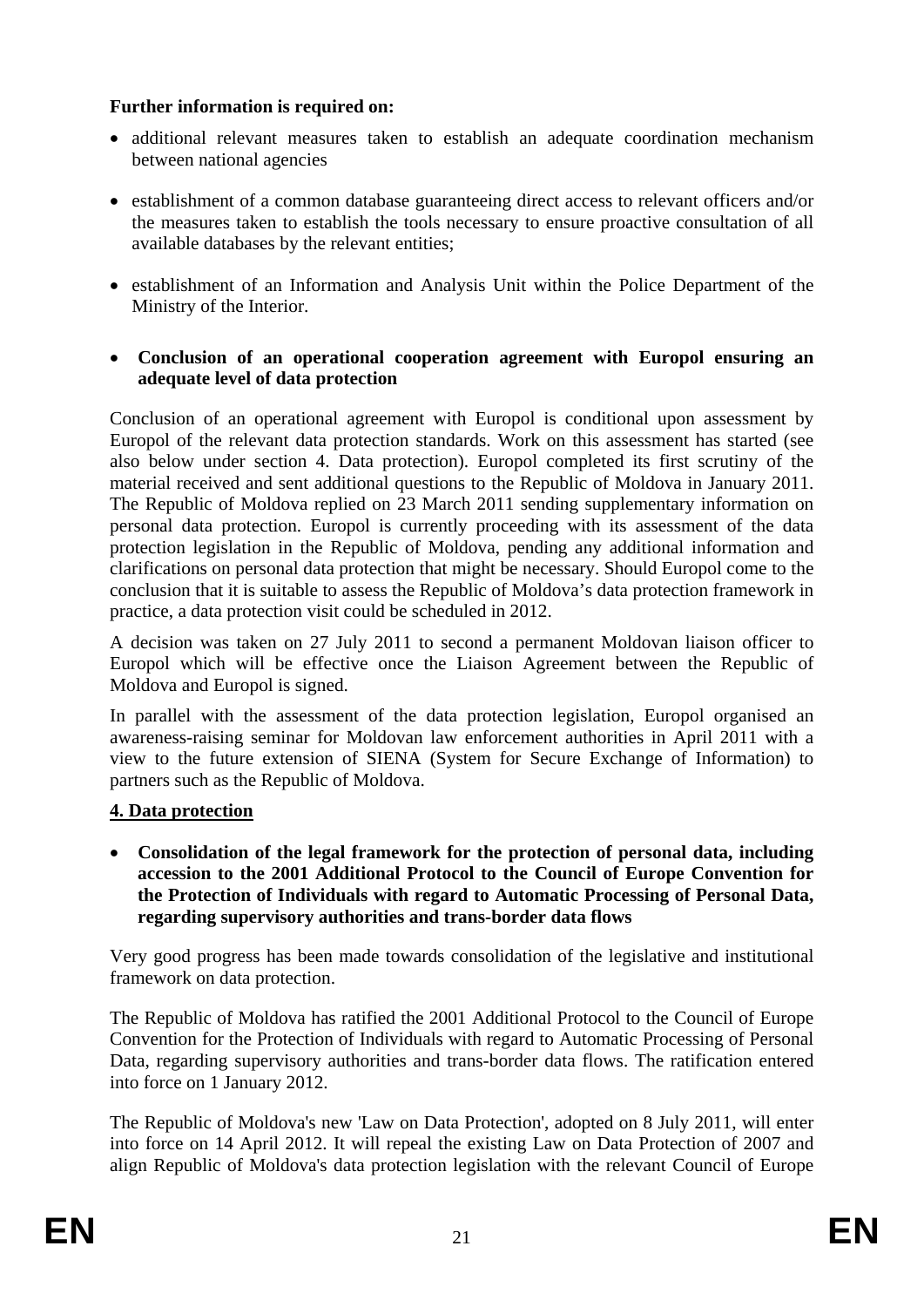instruments and the EU *acquis*. In addition, a 'Law amending and supplementing some legislative acts' was adopted on 21 October 2011, which *inter alia* strengthens the independence and powers of the supervisory authority and introduces sanctions for data protection breaches. These legislative changes will enter into force within six months after publication in the Official Gazette.

Further efforts are ongoing in order to consolidate the legal framework fully by aligning other legislation and Government decrees with the new 'Law on Data Protection'. Particular attention should be paid to data protection rules in the police sector (in particular full implementation of the relevant Council of Europe Recommendation) including, where applicable, the revision of the Criminal Procedure Code and the 'Law on Operative Investigations'. Full consolidation and effective implementation of the legal framework are a precondition for conclusion of operational cooperation agreements with Eurojust and Europol (see above under section 2. Judicial cooperation in criminal matters and section 3. Law enforcement cooperation).

The National Centre for Personal Data Protection (data protection supervisory authority) began its operations in mid-2009 on the basis of the Law on Data Protection of 2007. Its independence and powers have been strengthened by the new legal framework. The Centre is an institution under Parliament and is impartial and independent from any other governmental or administrative bodies.

## **Further information, relevant for the whole Block 3, is also required on:**

- developments regarding the institutional structures and ongoing reforms in the areas covered by Block 3 (eg the Ministry of the Interior, law enforcement agencies and the Prosecutor Office).
- any amendments to provisions of the Criminal Code and Criminal Procedural Code relevant for the areas covered by Block 3.

## **Block 4: External relations and fundamental rights**

## **General assessment**

The Republic of Moldova made further progress in adopting the legislative framework, moving swiftly forward with revision of the national legislation to meet the required benchmarks. Some aspects of the new legislation need to be further clarified by the Moldovan authorities. The new draft comprehensive anti-discrimination law is awaiting renewed consideration by the Government, following additional rounds of consultations with civil society and international organisations conducted in the autumn by the Ministry of Justice.

## **Detailed comments**

# **1. Freedom of movement within Republic of Moldova**

• **Revision of the legal and regulatory framework on registration and de-registration procedures for legally staying foreigners or stateless persons with a view to avoiding unjustified restrictions.** 

In May 2011 the Government approved Decision no. 337 amending Government Decision no. 376 of 6 January 1995 on additional measures to consolidate the national passport system.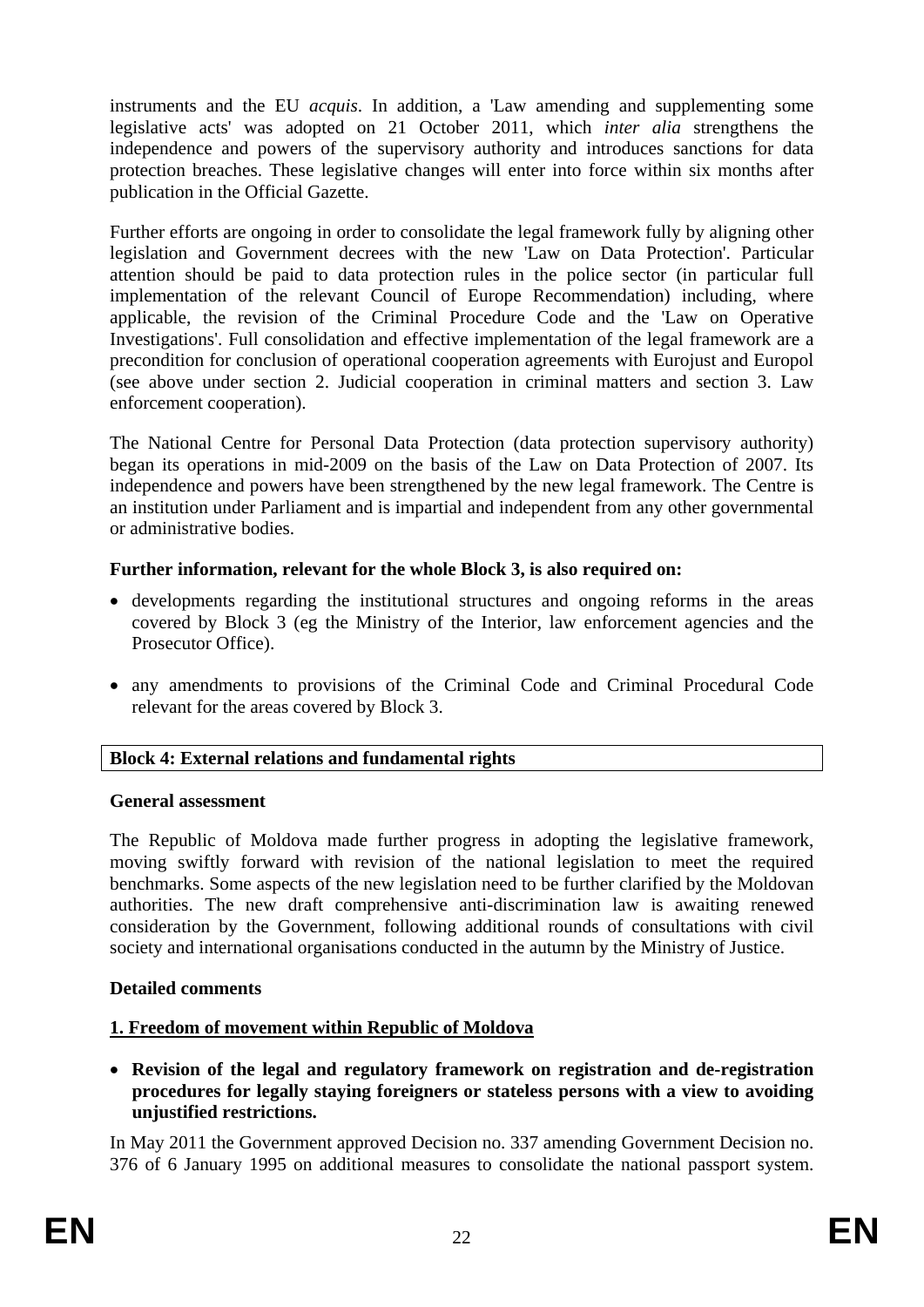The Decision was published in the Official Gazette in June 2011 and is in force. It aims to review provisions regarding the rules of evidence of population, in particular it establishes the mechanism for acquiring and processing biometric information and provides for regulation of the legal relations between individuals, legal entities, law enforcement and local government bodies to ensure free movement in the Republic of Moldova and the right to establish domicile or residence anywhere in the country.

In order to prevent and exclude cases of stateless persons in relation to the succession of states, amendments to the 'Law no. 1024-XIV of 2 June 2000 on Citizenship' were adopted by Parliament in June 2011 and published in the Official Gazette on 8 July 2011. In addition, in August 2011, the Government approved a draft 'Law on the country's accession to the Convention on the Reduction of Statelessness (adopted on 30 August 1961 in New York)'. In October 2011, the Government approved the draft 'Law on the Republic of Moldova's accession to the Convention on the Status of Stateless Persons (adopted on 28 September 1954 in New York)'. Both these draft laws are pending approval by Parliament (see also above under Block 2).

On this basis and with a view to establishing a mechanism for determining the status of stateless persons, in November 2011 amendments to the 'Law no. 200 of 16 July 2010 regarding the Procedure for Determination of the Status of Stateless Persons' were approved by the Government and are pending approval by Parliament.

The amendments to the 'Law no. 1024-XIV of 2 June 2002 on Citizenship' aim to adjust the legislation in order to prevent and resolve cases of statelessness resulting from the disintegration of the Soviet Union and issues related to state succession. The Republic of Moldova's accession to the Conventions on the Reduction of Statelessness and on the Status of Stateless Persons will lead to further developments in the mechanism and procedure for determining the status of stateless persons and will provide for the establishment of an institutional framework for determining statelessness. As regards the procedure for determining the status of statelessness, the Republic of Moldova could consider entitling applicants to legal employment pending the procedures, as in the case of asylum-seekers.

Although the new 'Law on Foreigners' adopted in July 2010 does not expressly mention the requirement for an HIV/AIDS test, mentioning only the obligation to hand over a medical certificate showing that the holder is free from diseases that could pose hazards to public health (Articles 32.2 and 46. 2 lit. f), the provisions of the 'Law no. 23 of 2007 on Prophylaxis of HIV Infection' expressly and strictly forbid any foreigner found positive in an HIV test to stay in the country for more than three months. A Working Group was established and tasked with reviewing all relevant legal acts in force with the aim of lifting all unnecessary restrictions concerning compulsory HIV/AIDS tests for foreigners.

## **3. Citizens' rights including protection of minorities**

• **Adoption of comprehensive anti-discrimination legislation, as recommended by UN and Council of Europe monitoring bodies, to ensure effective protection against discrimination** 

In addition to constitutional anti-discrimination stipulations and provisions in criminal, civil and administrative laws, a draft comprehensive anti-discrimination law was adopted by the Government in February 2011 and submitted to Parliament for consideration. The sensitiveness of the issue within Moldovan society and political circles prompted the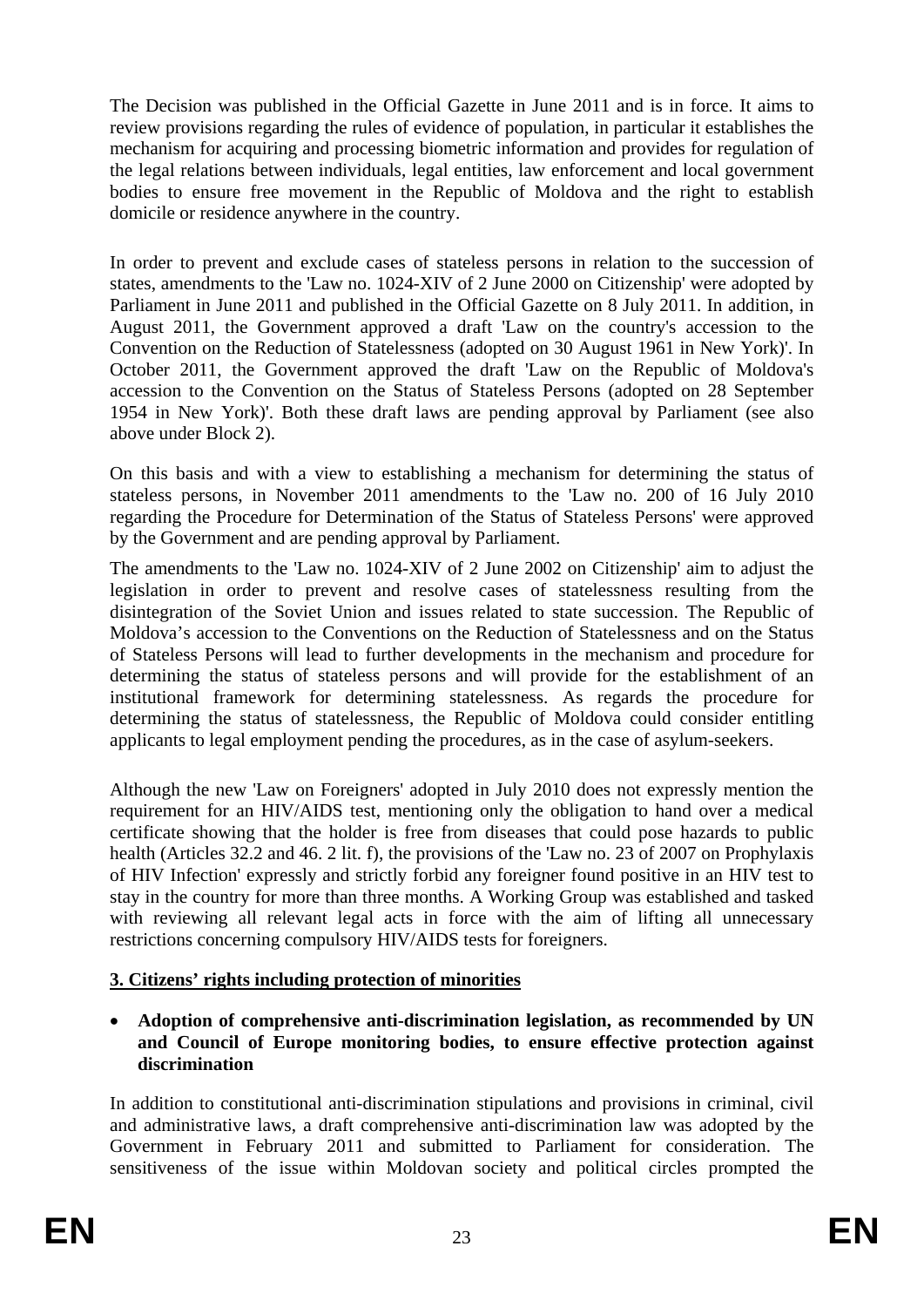Government subsequently to withdraw the draft law from Parliament with a view to continuing consultations with civil society stakeholders in order to secure a broader consensus. In June and September 2011, the Ministry of Justice organised a series of national roundtables on anti-discrimination which were attended by local and international civil society experts, Members of Parliament, public officials, civil servants, as well as representatives of foreign diplomatic missions in Chisinau. The recommendations adopted at these seminars were taken into consideration for consolidation of the draft law. The revised draft law is pending approval by the Government.

This framework law will help to ensure more effective protection against all forms of discrimination. The draft law makes explicit reference to Directive 2000/43/EC of 29 June 2000 implementing the principle of equal treatment between persons, irrespective of racial or ethnic origin and to Directive 2000/78/EC of 27 November 2000 establishing a general framework for equal treatment in employment. It aims to create the framework necessary to apply them and thus to prevent and fight against discrimination and to ensure equal rights for all individuals on the territory of the Republic of Moldova in areas of politics, the economy, social affairs, culture, and other walks of life, making no difference on the basis of race, nationality, ethnic origin, language, religion, belief, sex, age, health status, disability, sexual orientation, opinions, political views, wealth, social origin, membership of a socially disadvantaged group or any other criteria.

A new version of the draft law presented in September 2011 for public consultation seems to meet some additional recommendations made by international organisations and NGOs such as inclusion of protection against discrimination "by association". It includes rules for exceptions from the general principle of non-discrimination and consequent implementation of the law in relation to employment within religious organisations. For religious organisations or employers whose ethos is based on religion or belief, both EU law and European Court of Human Rights (ECtHR) case law provide for an exception from the principle of a general prohibition of differential treatment, provided certain requisites and criteria are met. If this exception is included in the draft anti-discrimination law within the bounds allowed by Directive 2000/78/EC and if a reference is made to the principle of proportionality between the conflicting interests of the employers on the one hand and employees on the other, then the amended draft law might provide a good opportunity to defuse the conflict with opponents of the bill and subsequently allow Parliament to move forward to adoption of this piece of legislation.

Consideration should be given to including the concept of "housing", which is explicitly covered by Directive 2000/43/EC, into the scope of the law and to clarify that discrimination is also prohibited in areas in which private bodies offer services on the basis of a contract with public authorities or with other forms of public authorities support.

The new version of September 2011 also contains a derogation clause related to marital and adoption relationships. Whilst the derogation clause related to marital status appears, to a large extent, in conformity with the exception allowed by recital 22 of the Employment Equality Directive, its extension to adoption rules seems very disputable and not in conformity with ECtHR case law. Since the Moldovan legal framework grants unmarried people the possibility to adopt children, it could be in breach of Articles 14 and 8 of the European Convention on Human Rights to deny a request for adoption merely on the basis of the applicant's sexual orientation.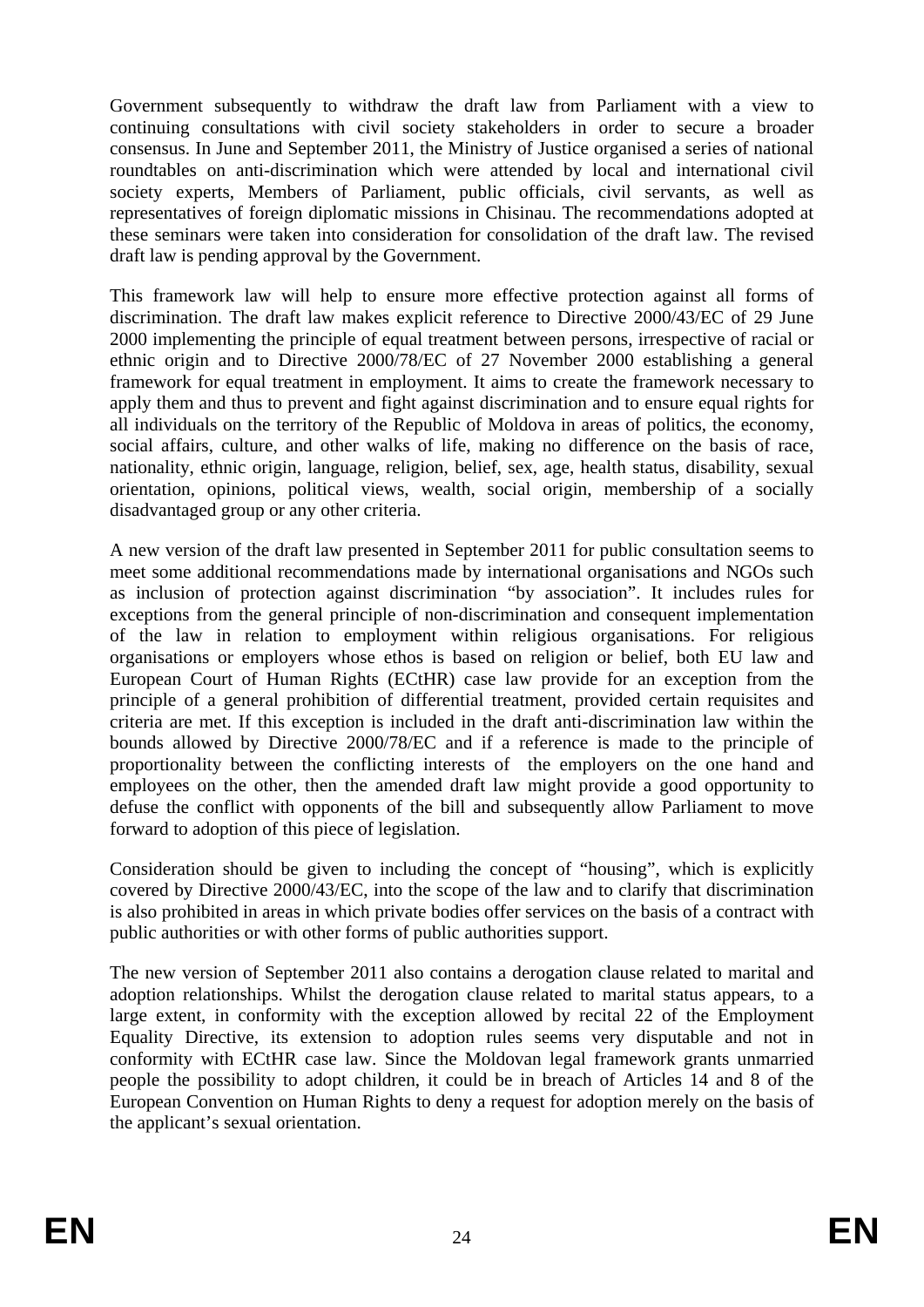Concerning the mechanisms and proceedings provided by the draft anti-discrimination law for remedies against discrimination, it is highly recommended to maintain the provisions on establishing an independent equality body endowed with the power of sanction. Some of the provisions relating to the equality body to be established should be further consolidated in order to allow third-party interventions, i.e. give civil rights groups and NGOs to the right to appear before the body on behalf or in support of individual victims of discrimination, as provided for under the Equality Directives. The extension of the principle of "shifting" of the burden of proof from the applicant to the respondent party, as provided for by the Equality Directives, should also be considered to extend to proceedings before the equality body, as the anti-discrimination body, and not only before a court. It would be important to give the equality body the possibility to levy fines in case of lack of cooperation by respondent persons and offices subject to inquiries for allegedly discriminatory acts. The equality body should also have the possibility to force action or impose sanctions in response to decisions on the existence of a case of discrimination. It is also recommendable to include among the prerogatives of the equality body the possibility to initiate proceedings before the Constitutional Court in alleged cases of discrimination resulting from legislative provisions held *prima facie* to be in breach of the constitutional principle of equality and internationally recognised human rights standards, in analogy with the prerogatives of the Ombudsperson (Centre for Human Rights of the Republic of Moldova).

There is a need to ensure clear legal mechanisms for enforcement of the anti-discrimination provisions in order to comply with the standards on the effectiveness, proportionality and dissuasive nature of sanctions and remedies against discrimination. It therefore remains a matter of concern that, the latest draft law, also fails to give sufficient details of which discriminatory acts could lead to which sanctions and which courts would have jurisdiction on such matters. There is a risk that the lack of provisions for specific and speedy antidiscrimination proceedings in civil cases, or at least of more specific details about jurisdiction in relation to different claims of discrimination, could perpetuate the current lack of judicial practice with the anti-discrimination legal framework, resulting in ineffective implementation of the law.

The authorities should consider the possibility of including in the draft law the concept of "reasonable accommodation" for disabled persons in employment, as underlined by recommendations issued by international organisations and civil society. This is in line with the standard set by both the Employment Equality Directive and the UN Convention on the Rights of Disabled Persons (CRDP), which was ratified by the Republic of Moldova in 2010.

• **Adoption of a comprehensive National Human Rights Action Plan; actively pursue in the respective National Human Rights Action Plan the specific recommendations of UN bodies, OSCE/ODIHR, the Council of Europe/ECRI and international human rights organisations notably in implementing anti-discrimination policies, protecting minorities and private life and ensuring the freedom of religion** 

On 12 May 2011 Parliament endorsed a comprehensive National Human Rights Action Plan which builds on specific recommendations by UN bodies, the OSCE/ODIHR, the Council of Europe/ECRI and international human rights organisations. It provides for measures in a large number of areas, including implementing anti-discrimination policies and protecting minorities and private life. The Government was tasked to publish an annual consolidated Progress Report on the implementation of the Action Plan and to submit it to Parliament by 1 April every year. The Progress Report is to be debated in yearly conferences. The Action Plan was prepared in close consultation with civil society and international organisations.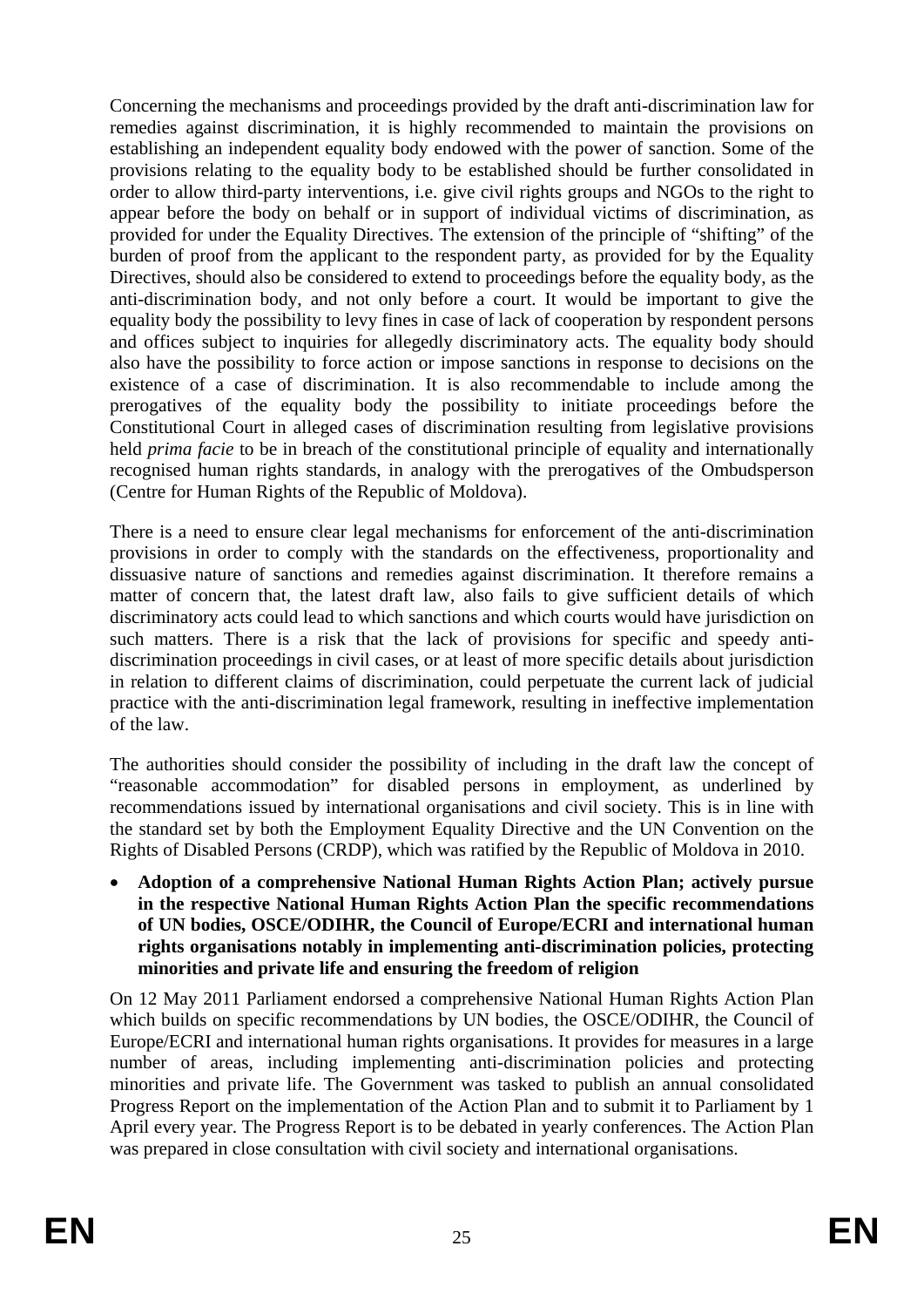In July 2010 an Action Plan in support of the Roma population for 2011-2015 was adopted after consultations with civil society and with representatives of the Roma community. This was an important step demonstrating the Government's political will to pay special attention to improving the situation of the Roma population. Subsequent discussions with international organisations indicated that there was scope for further consolidation of the Action Plan. The authorities indicated that a new chapter concerning the introduction of Roma mediators would be added to it.

The National Human Rights Action Plan provides information on monitoring and assessment as well as resources to be allocated for its implementation. However, most of the activities are to be financed within the limits of budgetary allocations, and only a few have specific budgetary allocations. The authorities will review the costs of activities each year, based on the priorities, financial possibilities, and the assessment results.

As indicated in the First Progress Report, the National Human Rights Action Plan does not include measures targeting freedom of thought, conscience and religion. These aspects are to be covered in a revised 'Law on Religious Cults and their Component Parts' with a view to bringing domestic law and practice into compliance with international law. This could be a constructive way to create a more positive dynamic than that of previous years in relations with minority religious cults. In this context, in March 2011, the Ministry of Justice officially registered the Islamic League, the first religious denomination representing the Islamic faith to be recognised by the Moldovan authorities under the 1997 'Law on Religious Denominations and their Component Parts' (Law no. 125 of 11 May 2007). The official registration of the Islamic League sparked a nationwide controversy, with harsh opposition, especially from Orthodox religious groups and the political opposition. Finally, the decision allowing registration was contested, a complaint being lodged before the Administrative Court which is still pending. Extensive consultations of civil society and religious cults were launched in order to start the procedure for amendment of the existing legislation. The rights of foreigners to exercise religious activities should be brought into line with European and international standards.

With regard to the Action Plan in support of the Roma population, the introduction of references to Roma mediators together with careful consideration of the entire spectrum of recommendations made by international organisations would be commended. The necessary attention should be paid to the financing of the implementation of the Action Plan and that a clear mechanism for monitoring and evaluating the implementation of the Action Plan should be put in place, making reference to objective social and statistical indicators. The Moldovan authorities should endeavour to do more to encourage higher education for the Roma population by granting scholarships and improving access of the Roma population to the 15% quota reserved for students belonging to vulnerable categories.

#### • **Ratification of relevant UN and Council of Europe instruments in the fight against discrimination**

The Republic of Moldova will consider issuing a declaration under Article 14 of the Convention on the Elimination of All Forms of Racial Discrimination (CERD) after the adoption of the new anti-discrimination legislation. In 2000, the Republic of Moldova signed Protocol No. 12 to the 1950 European Convention on Human Rights but it has still not ratified it. The Moldovan authorities have expressed willingness to consider the ratification of Protocol No. 12 after adoption of the anti-discrimination law. There are ongoing discussions